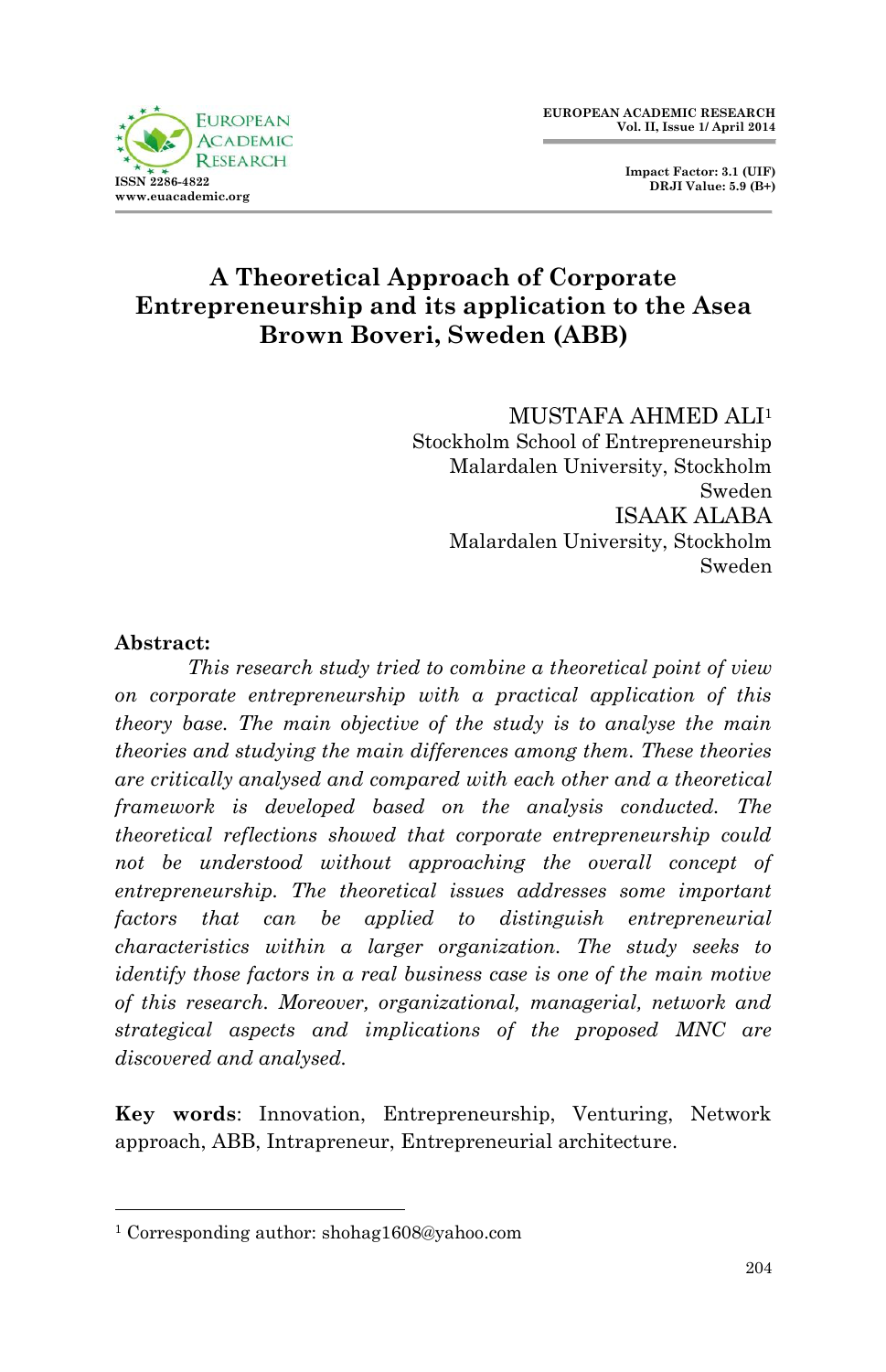## **1. Introduction**

The purpose of this paper is to examine corporate entrepreneurial issues both in a theoretical approach and an application to a real life business case. The theoretical issues addressed serve to provide a framework which points out factors that can be applied to distinguish entrepreneurial characteristics within a larger organization. The identification of these factors in a real business case is one main purpose of this essay.

The main research question is to first of all give theoretical insight in the topic of corporate entrepreneurship. In order to do so, we took the starting point of shedding light on Entrepreneurship from a classical point of view. Furthermore, organizational, network and strategical aspects are covered.

Based on these aspects, the second major research question is to identify corporate entrepreneurial structures in the business case of Asea Brown Boveri (ABB). As pointed out later, this attempt can hardly be accomplished in a comprehensive way. This is mainly due to the company size and the heterogeneous company structure. Furthermore, we attempt to draw a conclusion that contains a statement on the research questions in a clear and well-founded manner.

## **2. Methodology**

In this section, we aim to describe the method used in carrying out our task. The aim is to make it easier for the readers to understand the work process and be able to make their judgement concerning the content and quality of our study. We carried out our task by using both primary and secondary sources of data collection. Kotler (2000, 106) stated that "secondary data provide a starting point for research", hence we started by gathering relevant data from ABB group official website (www.abb.com) and reviewed articles and journals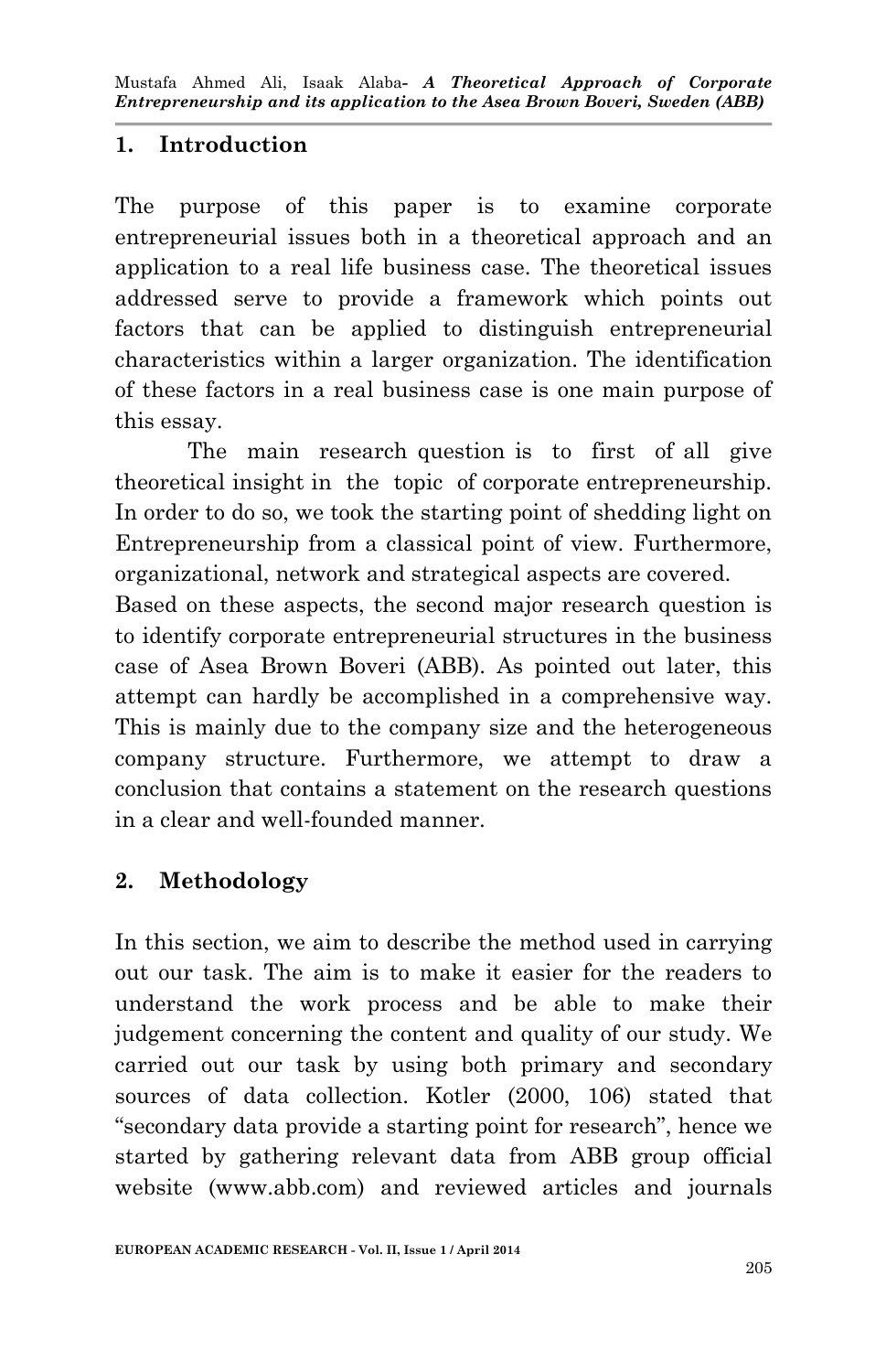relevant to our task.

Our study employed both methods, in order to assess, interpret, apply our judgement, and draw conclusions and suggestions. Although, more secondary data were used, the primary data obtained also helped considerably in our analysis and conclusion. We used a number of secondary sources of information in this study. These sources could be categorised as databases, articles, journals and the internet. These sources have enabled us to obtain an overview of ABB group and its various business areas. Thus, this background information facilitated our preparation for the informal interview, in order to confirm the information obtained earlier from the secondary sources.

Certain information were impossible to be obtained out rightly from the secondary source, as such we conducted an interview which was our primary source of data collection in order to compliment the secondary sources. We have chosen the interview as our main primary source because we consider an interview as important and it constitutes one of the key source of information in a case analysis. We relied on an interview since the phenomenons we want to study are set within the social and business context of ABB group and its management. Interviews are the best way, perhaps the only way to find out what people are thinking and are carried out to discover things we cannot observe directly (Yin 1994, 80).

## **3. Literature Review**

## **3.1 General Perspectives on Entrepreneurship**

Entrepreneurship is an ill-defined concept. Though the concept has been around for more than a century, its meaning still puzzles different scholars in the field. It is a multidimensional concept and can further be broken down to an 'enterprise' and 'entrepreneur'. While enterprise is the distinct characteristic of an entrepreneur, an entrepreneur is the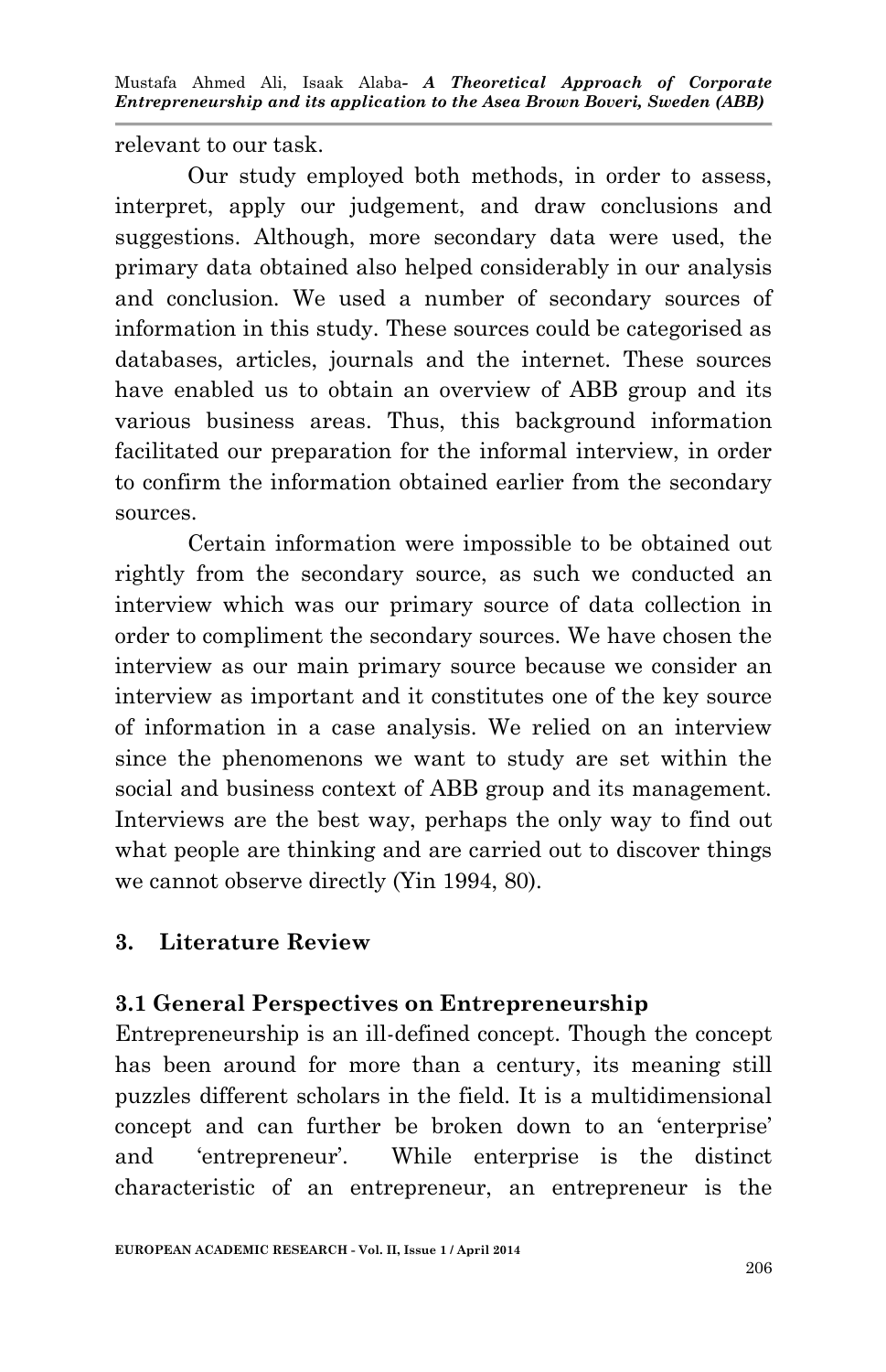central figure of any economic activity. Even if there is no standard definition of an entrepreneur, he can simply be defined as a person who sees opportunity and takes risks to initiate, organize, manage and control the affairs of a business unit that combine factors of production to supply products whether the business pertains to agriculture, industry, trade or profession, be it in small or large companies. A lot of large companies are in search of ways of reinforcing or invigorating their entrepreneurial roots. These companies often yearn for some of the spark, innovation, haste and risk taking that they once had, but which have slowly eroded under the weight of size, bureaucracy, complex processes and hierarchy (Thornberry 2001). An attempt has been made here to demonstrate an entrepreneurial overview of some important classical contributions and later analyzing if any of these contributions are directed or helpful to large firms. The views of classical contributors considered are those of Knight, Schumpeter, Kirzner, Mises and Hayek.

## **3.1.1 Classical Views on Entrepreneurship**

Frank Knight work explicitly distinguished between risk and uncertainty. The objective probability of 'risk' it is here argued, can be calculated, while 'uncertainty' can never be known (Swedberg 2000, 19). According to him, the economic function of the entrepreneur is bearing the real uncertainty. The Knightian entrepreneur contributes savings to society by bearing all the uncertainty, he makes decisions for which he is responsible. He guarantees the factors of production their fixed remuneration. According to him, entrepreneurship requires the ability to bear uncertainty as well as the availability of enough capital to pay the remunerations, which have been guaranteed, Mirjam (1999). Entrepreneurial services are remunerated by profit, a residual payment, but also by prestige and job satisfaction. Knight continues to argue that the amount of profit any particular entrepreneur makes, increases in his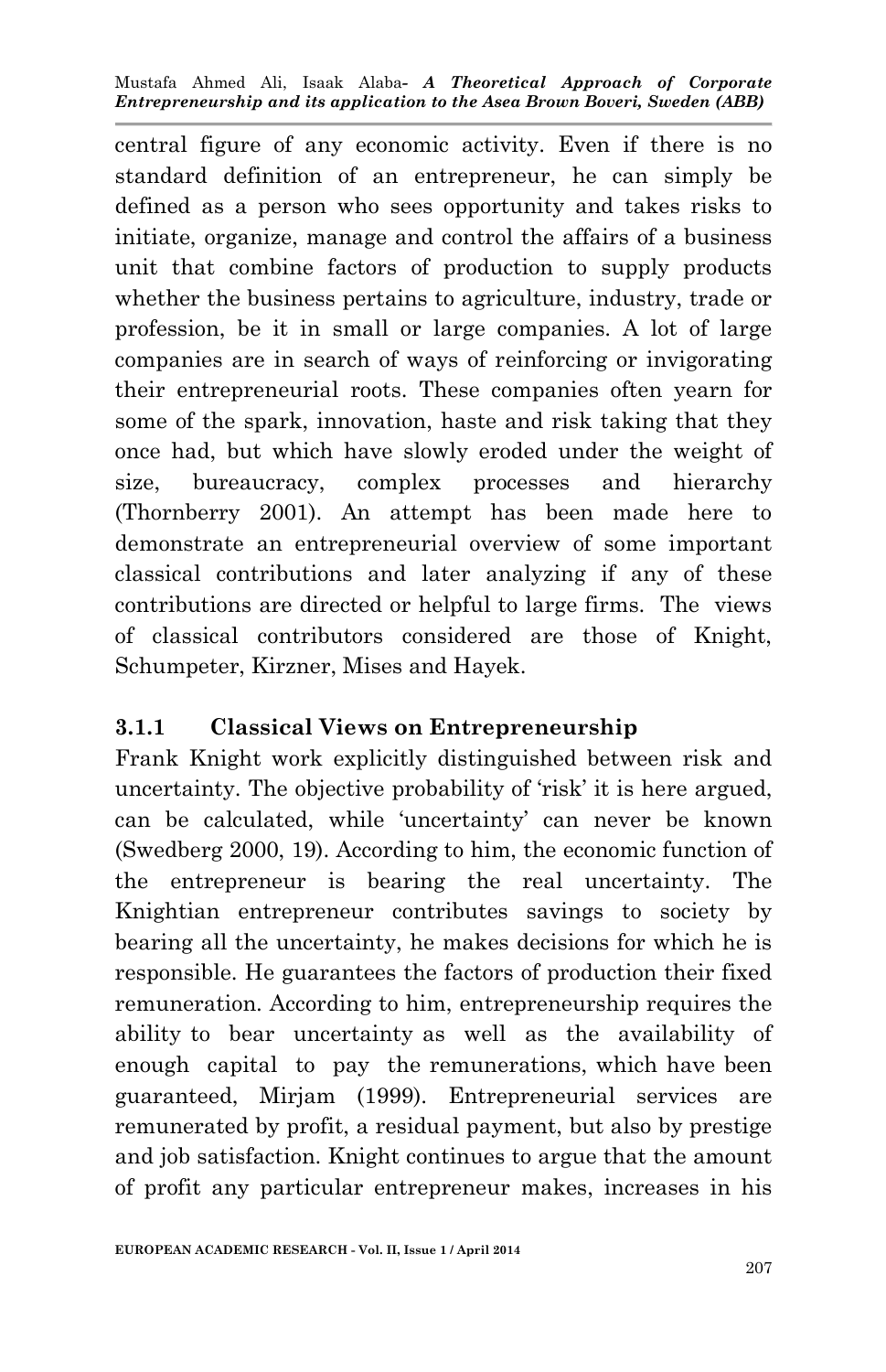own ability and good luck and decreases in the degree of self-confidence that entrepreneurs have as a group. In Swedberg (2000, 19), it is argued the objective probability is 'risk', it is here argued, can be calculated, while 'uncertainty' can never be known. Knight's view of entrepreneurial profits as gain resulting handling uncertainty, it is often noted, is fully compatible with the theories of perfect competition and of equilibrium in the long run.

Another scholar, Joseph A. Schumpeter has contributed significantly to the theory of entrepreneurship. Swedberg (2000, 12) claims he is considered the main figure in the literature on entrepreneurship. His work focuses on two typologies namely innovation and motivation. However, his famous and widely accepted and explored typology is that of innovation. Schumpeter's entrepreneur is an innovator and leader. The innovator is the engine of economic growth. His theory was the first to treat innovation as an endogenous process (Mirjam 1999). Innovations are endogenous developments in a dynamic economic system. Entrepreneurs are willing to innovate, due to the possession of some scarce motivating forces. He continues saying entrepreneurship is a temporary condition for any person, unless he keeps on innovating.

Swedberg (2000, 17) mentions that Schumpeter introduced new ideas as well as some interesting reformulations of old ideas. According to Swedberg (2000, 17) this is when he made clear that the entrepreneur does not have to be a single person but can equally well be an organization. Schumpeter furthermore argued what matters is the behavior not the actor.

Israel Kirzner is another credited scholar in this field. He is an Austrian scholar and widely known for bringing the concept of alertness in the field. Kirzner's entrepreneur is a person who is always alert to discover and exploit opportunities (Swedberg 2000, 20). According to him, an entrepreneur essentially tries to discover profit opportunities and helps to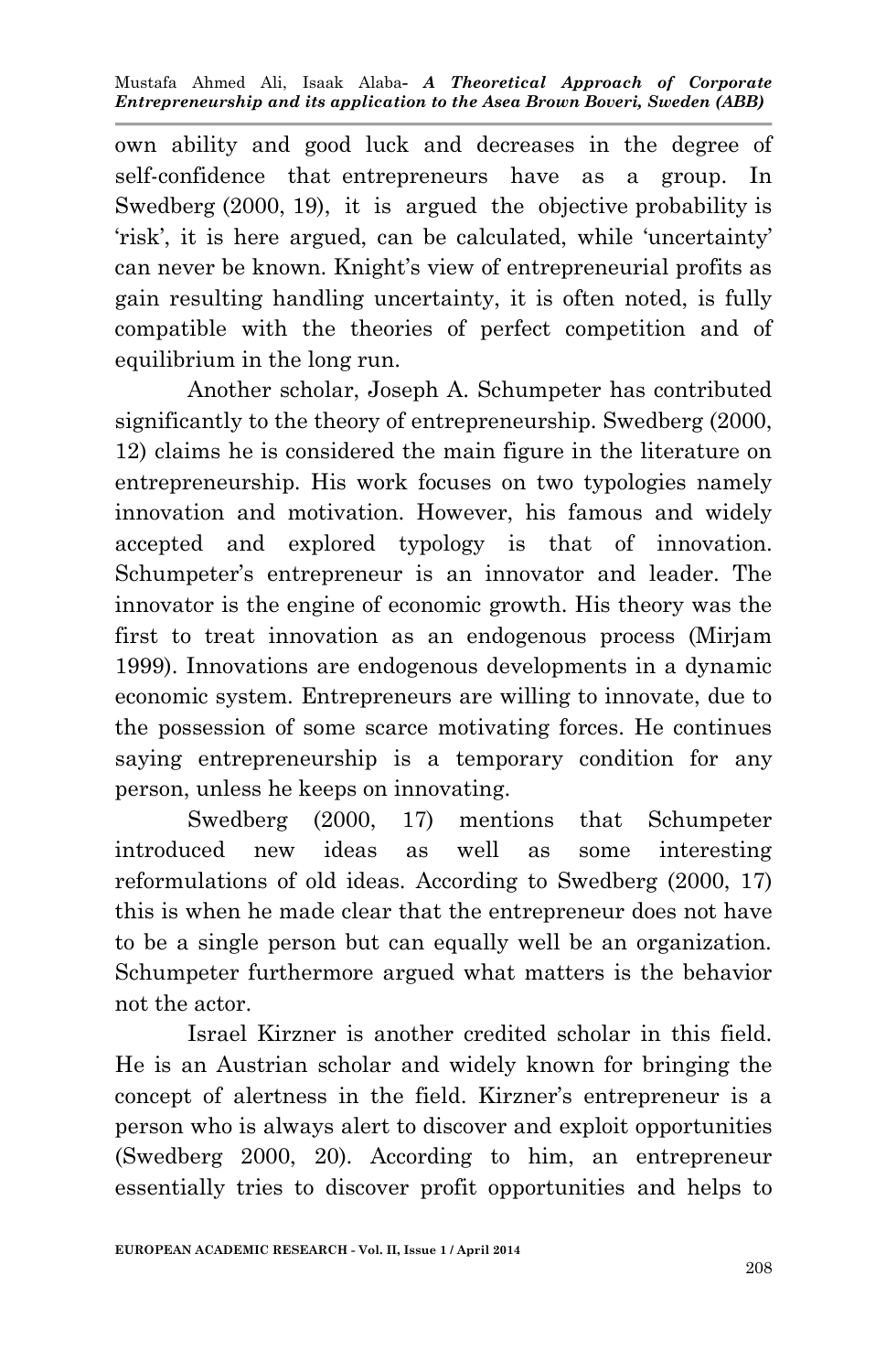restore equilibrium in the markets by acting in these. On expounding further on his work Mirjam (1999), mentioned that Kirzner's entrepreneur requires a very special type of knowledge:

> The kind of knowledge required for entrepreneurship is 'knowing where to look for knowledge.'... The word, which captures most closely this kind of 'knowledge' seems to be alertness. It is true that 'alertness' too may be hired; but one who hires an employee alert to possibilities of discovering knowledge has himself displayed knowledge of a still higher order. Entrepreneurial knowledge may be described as the 'highest order of knowledge' (Kirzner 1973, 68).

The entrepreneur only needs to perceive profit opportunities in an earlier stage than others. Hence he needs to be alert and this alertness somewhat brought about by the special knowledge that an entrepreneur possess.

Ludwig von Mises' argument is that when the economy is stable in a repetitive equilibrium cycle, there is no place for entrepreneurship (Swedberg 2000, 21). His entrepreneur is exclusively driven by desire to make money, and he does that by figuring out what the consumers want. Swedberg (2000, 21) points out that Mises is one of the few theoreticians of entrepreneurship who stresses the role of entrepreneurial errors, i.e. just as an entrepreneur can make money, he can also lose money. He defines entrepreneurship as anticipations of uncertain events.

Friedrich von Hayek's idea is that a lack of knowledge is constitutive for the very existence of entrepreneurship. The role of 'practical knowledge' has already been mentioned. (Swedberg 2000, 20) To Hayek existing information is that that is new and unknown knowledge, which is being created through the process of entrepreneurship

In summing up, the above discussed scholars have greatly contributed to this field of entrepreneurship, therefore highly credited. With their different ideas and notions sufficient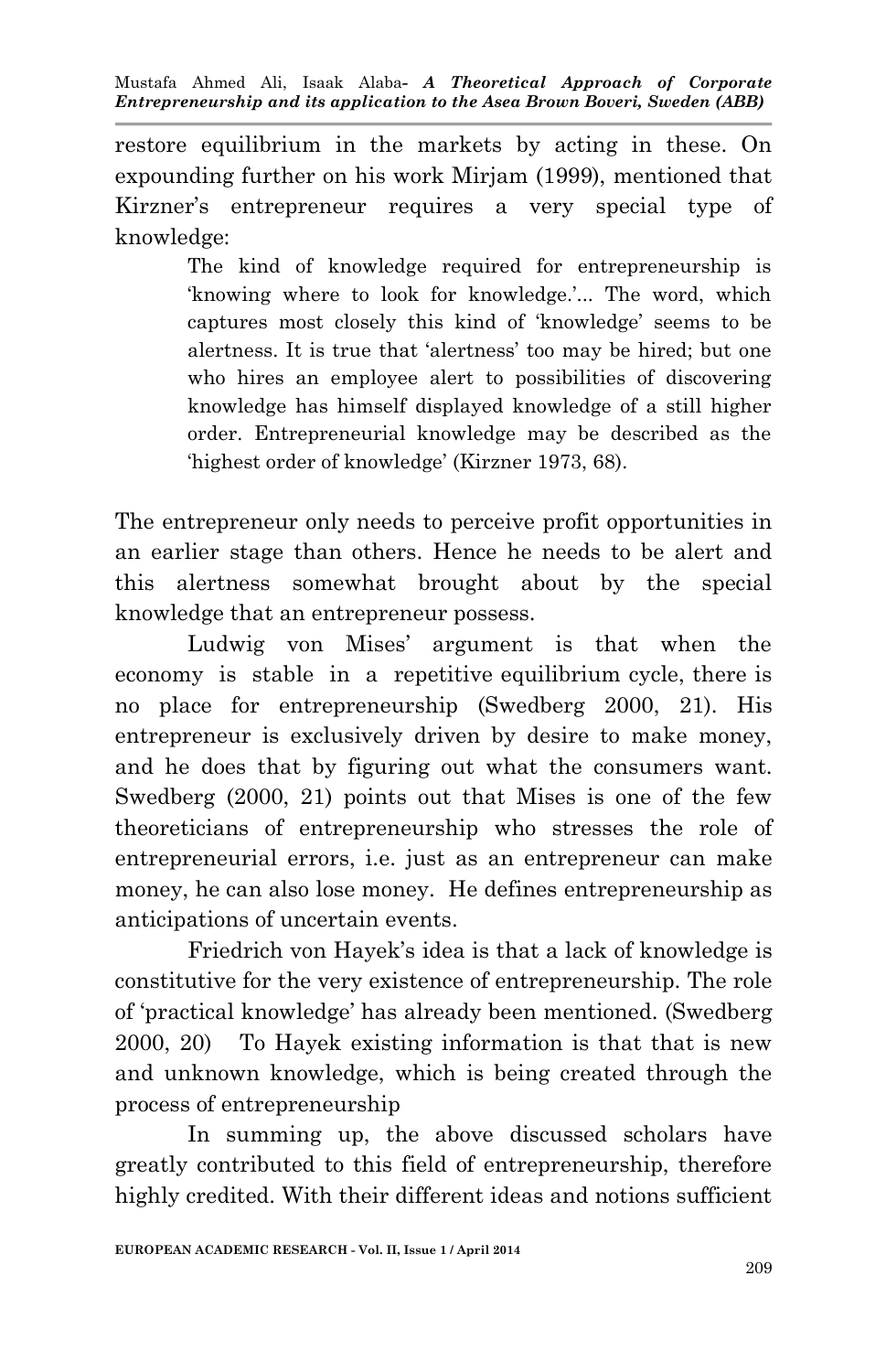knowledge of this field can be comprehended and further applied in the practical world. Some of their ideas seem to complement on one another, other ideas contrast others, making it complicated to come to the standard meaning. Schumpeter and Kirzner all explicitly give an essential role to the entrepreneur as mover of the market into a certain direction as compared to its equilibrium position. On the other hand Schumpeter's entrepreneur destroys the equilibrium and he initiates a movement to a higher equilibrium position through innovation, (Swedberg 2000, 20). Kirzner's entrepreneur, on the contrary, achieves tendencies towards an equilibrium position which is never realized.

The entrepreneur's contribution to the economy as perceived by Knight and Kirzner results from the assumption of imperfect information, in one way or another. Knight's entrepreneur deals with uncertainty and Kirzner's and Hayek's focus mainly on knowledge through from different approaches. Schumpeter explicitly excludes risk-bearing from the business of the entrepreneur, while, Knight, on the contrary, defines the entrepreneur as a person who bears real risk and uncertainty. Among the scholars discussed above, Mises is the only one who mentioned the concept of entrepreneurial errors, that, there are times when entrepreneurs make losses. Others tend to focus on an entrepreneur as a successful individual. Generally, the scholars attribute economic progress and innovation to the entrepreneur's activities.

It is worthy to note that due to its ambiguity and broadness there is still room for further exploration in this field. Today, researches are carried out for further understanding.

## **3.1.2 Classical Views on Large Firms**

Though the above named classical entrepreneurship scholars have contributed significantly in this field of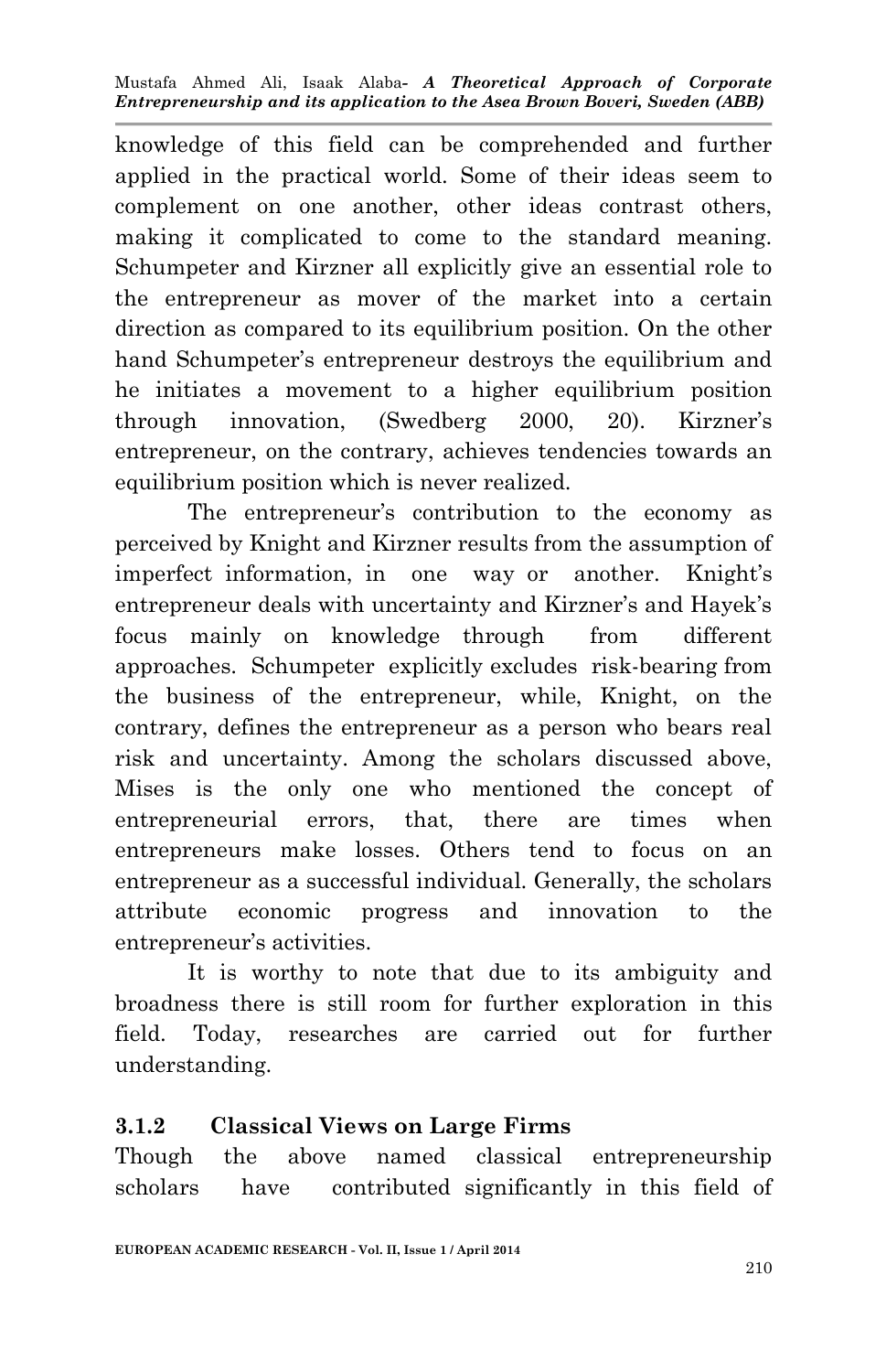entrepreneurship, their contribution to corporate entrepreneurship is almost nil. Their views are mainly focus on single individuals especially in new or small firms. However, Schumpeter is credited for presenting his work regarding entrepreneurship in large firms. Schumpeter includes the modern 'intrapreneurs', employees who are in a position to 'carry out new combinations' in his definition of an entrepreneur and excludes those business owners who cease to carry out new combinations. (Mirjam 1999)

According to Mirjam (1999), Schumpeter's theory was the first to treat innovation as an endogenous process. Schumpeter integrated the dynamics of technology and business enterprise by defining the entrepreneur as an innovator. Schumpeter claimed that by means of modern techniques and modern modes of organization the innovation process would become more and more automated. Innovations would no longer be connected with the efforts and the brilliance of a single person. Quoting Schumpeter, Mirjam (1999) said they were increasingly to become the fruits of the organized effort of large teams. According to him, the organized effort of large teams would be done most effectively within the framework of large corporations (Mirjam 1999). He explicitly considered large organizations as monopolies as most of his views were socialism oriented (Magnus and Ulf 2001). He commented with its proceeds, a large firm could use its size and its monopoly power to finance new innovations. Schumpeter presents some interesting reasoning for why a firm will want to increase its entrepreneurial activity. Schumpeter points out that a single entrepreneur creates new profitable avenues. As a result, he indicates that more entrepreneurs innovating are good for the economy as a whole (Magnus and Ulf 2001). Applying Schumpeter's argument to the scope of an organization, the more sources of entrepreneurial activity within the firm, the more opportunities are created for the firm. Schumpeter described five types of innovations (Burns 2004,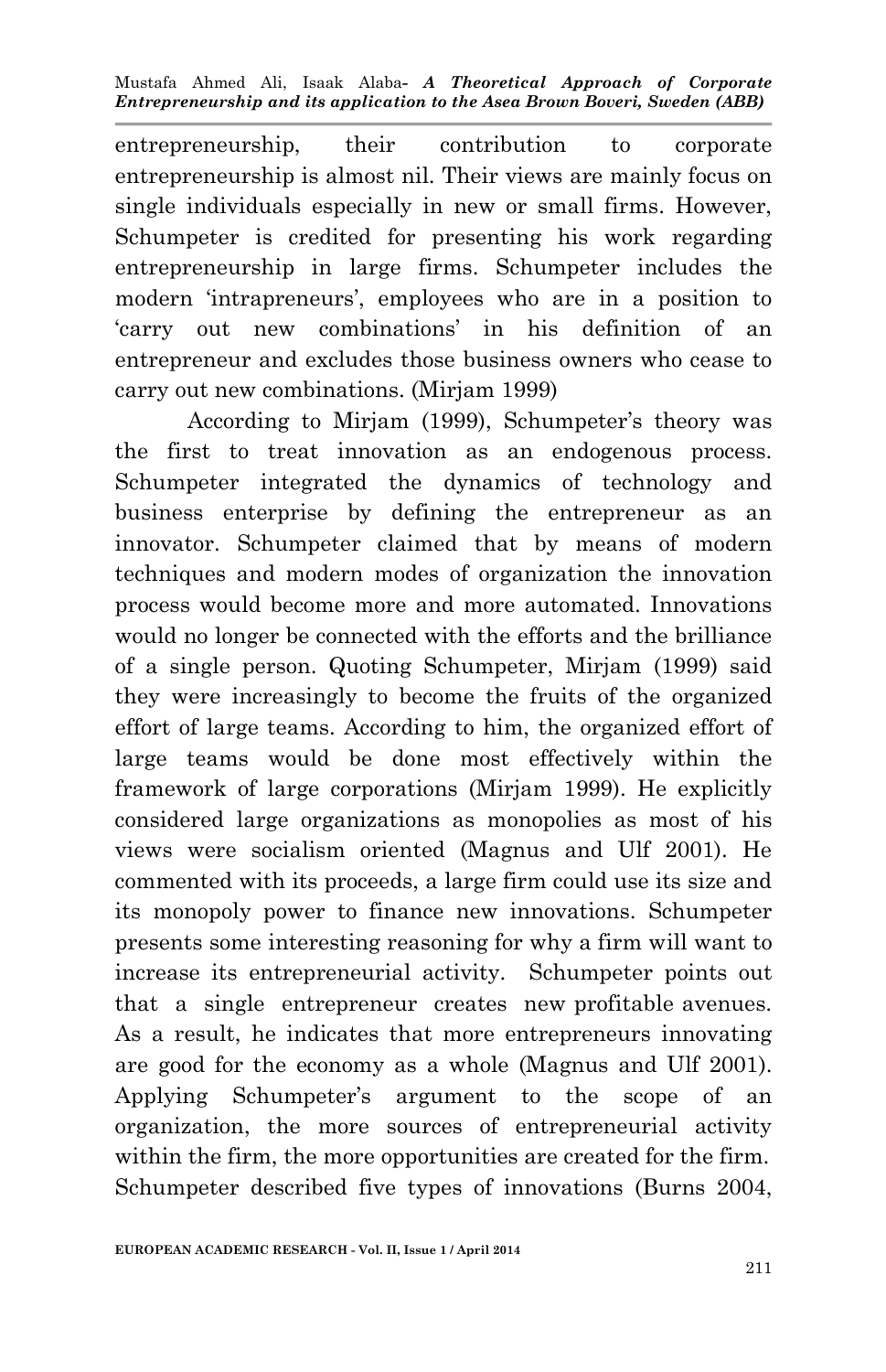243). These innovations should be coordinated as crossfunctional activities to achieve maximum desired results. They can be elaborated by the help of the following diagram;



**Figure 1. Schumpeter's Innovations as Cross-Functional Activities**

Furthermore, Burns (2004, 257) argues that Schumpeterian approaches to innovation can be adapted to a firm of any size, be it large or small. In favor of big firms he mentions product innovations, particularly those involving large amounts of capital, originating from large companies. Additionally, in describing four types of Corporate Entrepreneurship, that is, *Corporate Venturing, Intrapreneuring, Organizational Transformation*, and *Industry Rule Breaking*, Thornberry (2001) demonstrated that *Organizational Transformation* fully follows Schumpeter's innovation concepts. He says, this type of entrepreneurship fits the original Schumpeterian definition when the transformation involves innovation, a new arrangement or combination of resources, which will further results in the creation of sustainable economic value.

Thornberry (2001) went on to elaborate that some transformations meet these requirements, while others do not. According to him, transforming an organization by de- layering, cost cutting, re-engineering, downsizing, and using the latest technology do not guarantee that the organization will recognize or capture new opportunities.

Other researchers like Magnus and Ulf (2001)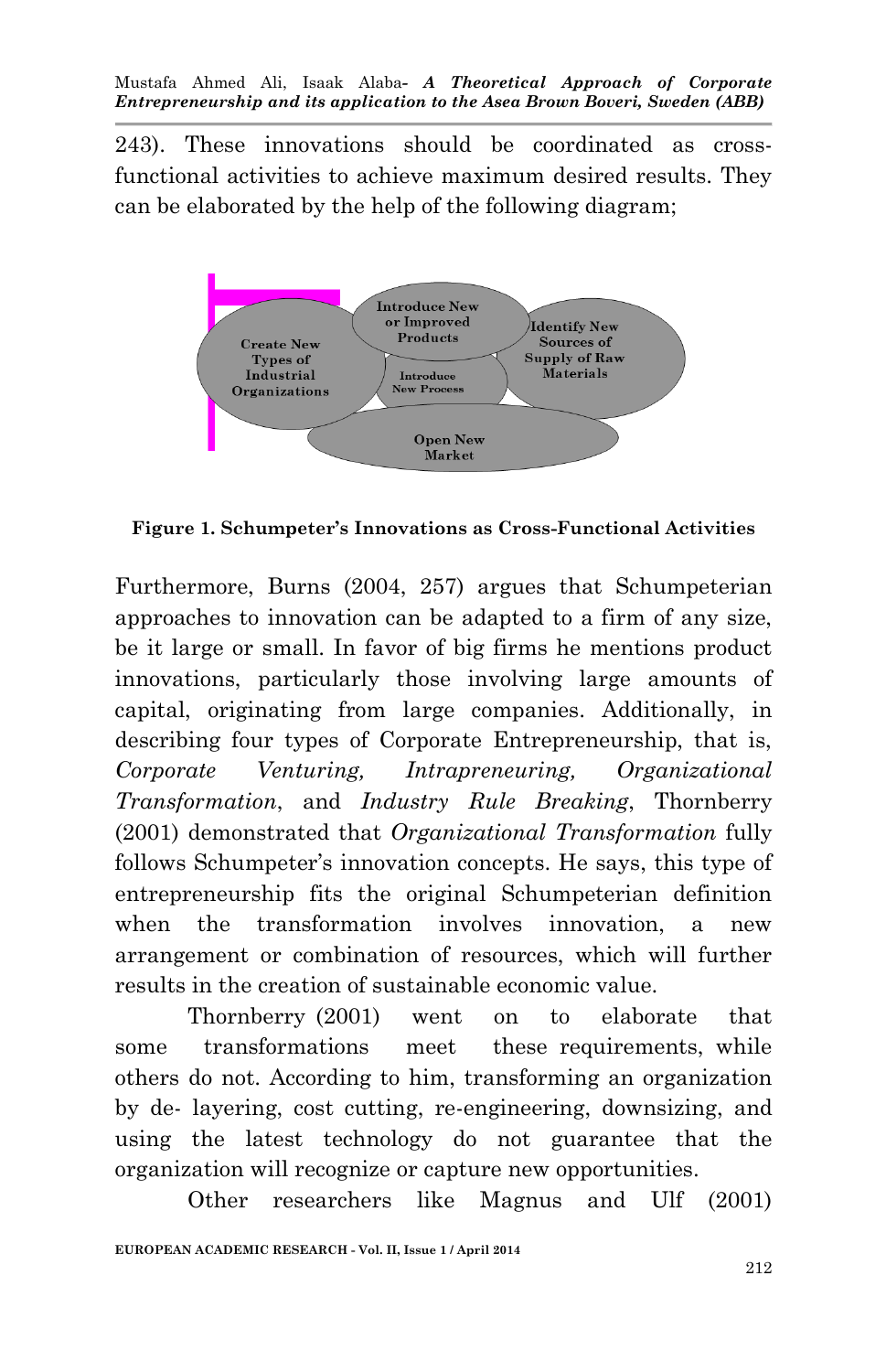speculated the possibility of routinization of innovation processes to explain how Schumpeter's ideas can be used in large firms, however, there is still much to be investigated in this area. On the other hand, routines have been highly criticized to be hindrances of innovation in large firms. And there is a need for individuals that are able to initiate a process of departing from the organization's established routines or systems. (Swedberg 2000, 171)

To summarize, Schumpeter's views corporate entrepreneurship as a key to long-term economic success of a firm. As mentioned earlier, the classical scholars were oriented to new and small firms hence there is no contribution made regarding large firms. Recently different researchers have come up with proposals on why and how large firms can increase their entrepreneurial activity.

#### **3.2 Organizational Aspects**

#### *Corporate Entrepreneurship*

In the late 1980s, large companies like IBM, DEC, Siemens and others found it increasingly difficult to compete with the multitude of smaller, faster, more opportunistic companies challenging them in the market place, with lower prices, faster service, newer designs, and faster product development. This phenomenon of the smaller feeding on the larger has not been confined solely to the high-tech industry alone (Thornberry, 2003). In this context, entrepreneurship is quickly becoming the weapon of choice for many of these large companies in an attempt to take both the mindset and skill set demonstrated by successful start-up entrepreneurs and inculcates these characteristics into their own cultures and activities (Thornberry 2001).

But most of the earlier literature on entrepreneurs focuses on start-ups and smaller firms. More often, it is assumed that a large organization equals a bureaucratic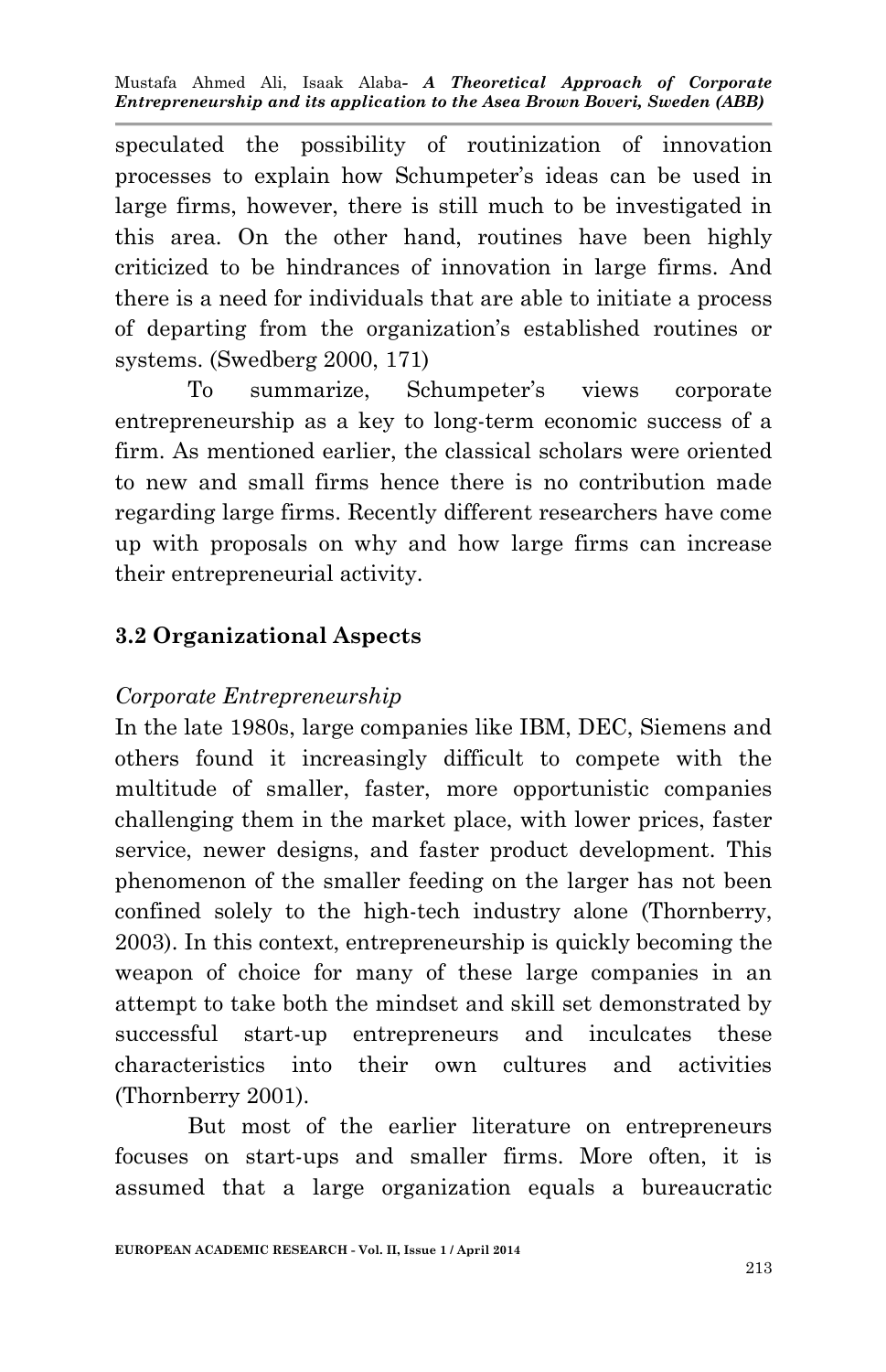organization and entrepreneurial activities can hardly take place in larger and bureaucratic organizations. Notwithstanding this, large firms are looking anew at the concept of corporate entrepreneurship and searching for real growth mechanism. There are many conceptualizations of corporate entrepreneurship (CE). Guth and Ginsberg (1990) stressed that CE encompasses two major phenomena: new venture creation within existing organizations and the transformation of ongoing organizations through strategic renewal. Zahra (1991, 262) observed that "corporate entrepreneurship may be formal or informal activities aimed at creating new businesses in established companies through product and process innovations and market developments. These activities may take place at the corporate, division (business), functional, or project levels, with the unifying objective of improving a company's competitive position and financial performance." In order to understand these different strands better, four typologies or categories of viewpoints Birkinshaw (2003) have been identified in the literature, namely:

- (1) Corporate venturing
- (2) Intrapreneurship
- (3) Bring the market inside
- (4) Entrepreneurial transformation

Corporate venturing is concerned with the need of a larger business to manage new, entrepreneurial business separately from its mainstream activities. It is concerned with the investment by larger firms in strategically important smaller firms and different forms of corporate venturing units (Cherbourg 2002). It is concerned with the organizational structures needed to encourage new business whilst aligning them to the company's existing activities (Burgelman 1983; Drucker 1985; Galbraith 1982). It also deals with how companies can manage disruptive technologies (Christensen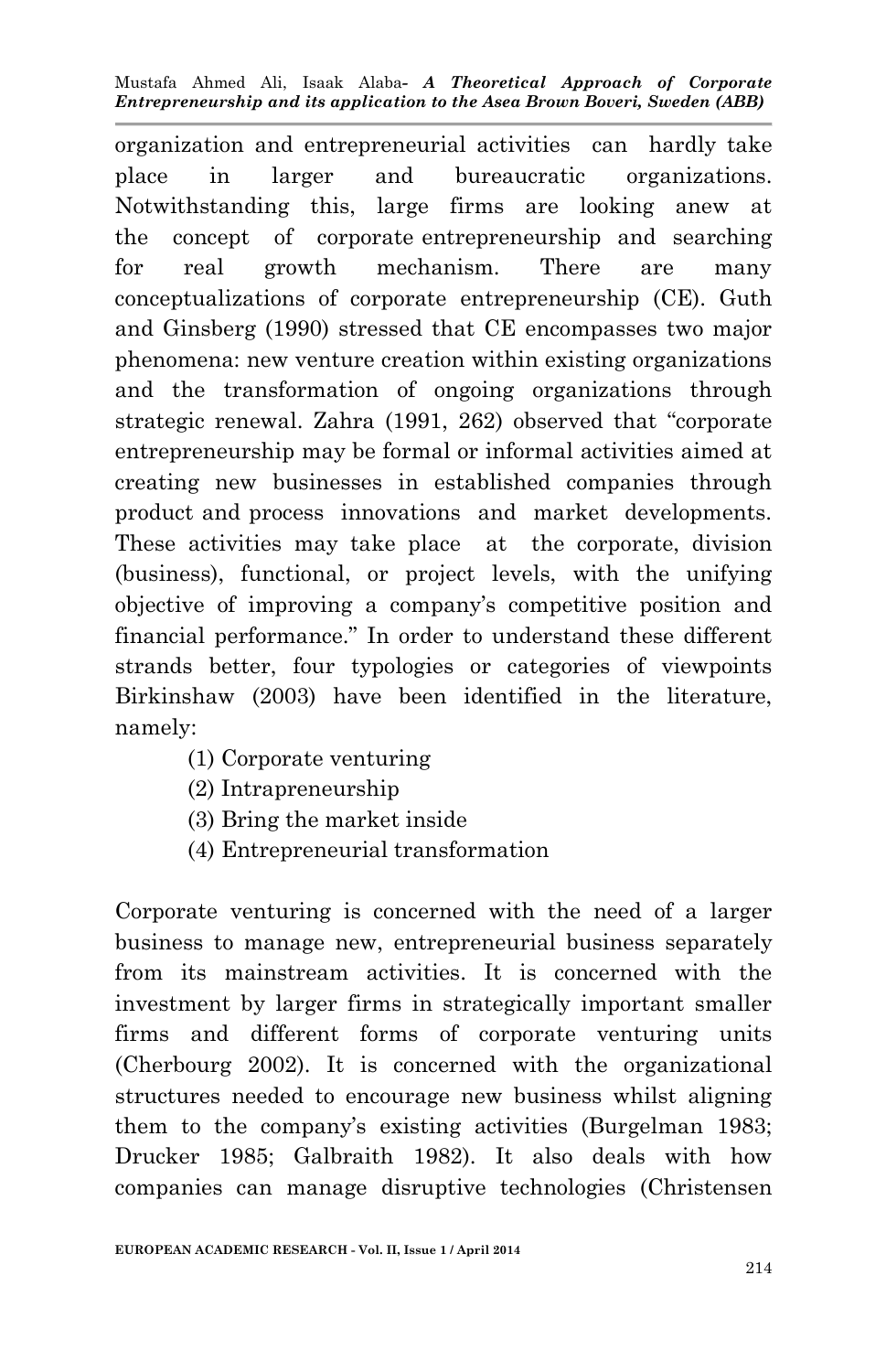1997).

Intrapreneurship, first espoused by Pinchot (1985), is an attempt to take the mindset and behaviors that external entrepreneurs use to create and build businesses, and bring these characteristics to bear inside an existing and usually large corporate setting. It is concerned with individual employees and how they can be encouraged to conduct entrepreneurial activities with a larger company. It focuses on the organizational systems, structures and culture that may stifle entrepreneurship and how their influence can be challenged and mitigated.

The third type focuses mainly on the structural changes needed to encourage entrepreneurial behavior and stresses a market approach to resource allocation and people management systems with market-based techniques such as spin-offs and venture capital operations (Foster & Kapln 2001; Hamel 1999).

The premise for the fourth school of perspective is that large firms, if they want to survive, need to adapt to the everchanging business environment and adapt their structures and cultures so as to encourage entrepreneurial activities among individual employees (Ghoshal & Bartlett 1997; Kanter 1989; Peters and Waterman 1982; Tushman and O' Reilly 1996). This point of view is concerned with the influence of the leadership, strategy, systems, structures and culture of an organization on its individual employee's behavior.

The notion of building entrepreneurial thinking and acting inside a large organization is quite seductive, but what is the reality? How can corporate entrepreneurship really be instilled into a bureaucratic culture? How different are corporate entrepreneurs from external entrepreneurs, and how well does the entrepreneurial mindset fit within a hierarchical corporate structure? The answers to these questions may be related to another important issue, that is, managing an entrepreneurial organization. Entrepreneurial behavior does not occur in a vacuum. Rather, it takes place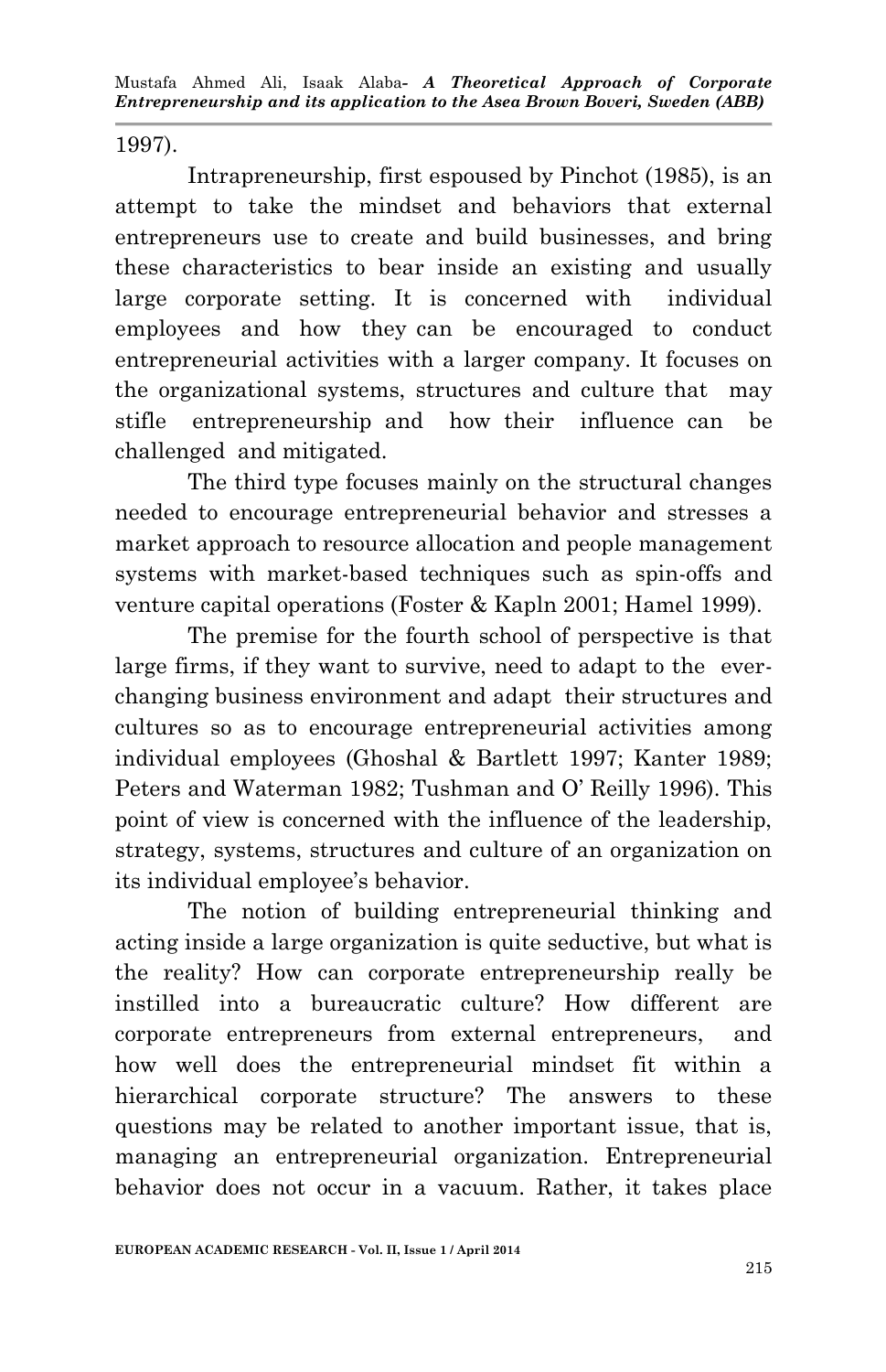within the context of the organization's full array of actions (Dess, Lumpkin & Covin 1997) and all managerial behavior will influence the CE success. But compared with smaller and entrepreneurial firms, the traditional management techniques applied in larger companies, unintentionally discourage corporate entrepreneurship and limit the entrepreneurial behavior of the individual employees (Burns 2004, 143). Examples of these accepted management techniques include:

> Focus on efficiency or return on investment, Plan for the long term and ten control against plan, Enforce standard procedures, rules and regulations, Avoid risk, Make decisions based on past experience, Manage functionally and Promote individuals who conform (Burns 2004, 143-144).

However, it is important to notice that these management techniques themselves are not wrong and the only problem is that they are used in the wrong environmental context (Burns 2005, 144). To analyze the issue in a more systematic way, Burns (2004, 145) quoted the six groups of barriers to corporate entrepreneurship developed by Morris (1998):

- (1) Systems: inappropriate evaluation and reward systems, excessive and rigid control systems, inflexible budgeting systems, overly rigid and formal planning systems and arbitrary cost allocation systems.
- (2) Structures: too many hierarchical levels, top-down management, overly narrow span of control, responsibility without authority, restricted communications and lack of accountability.
- (3) Strategic direction: no formal strategies for entrepreneurship, no vision from the top, no entrepreneurial role models at the top, no innovation goals, lack of senior management commitment.
- (4) Policies and procedures: Long, complex approval procedures, excessive documentation requirements, unrealistic performance criteria and over reliance on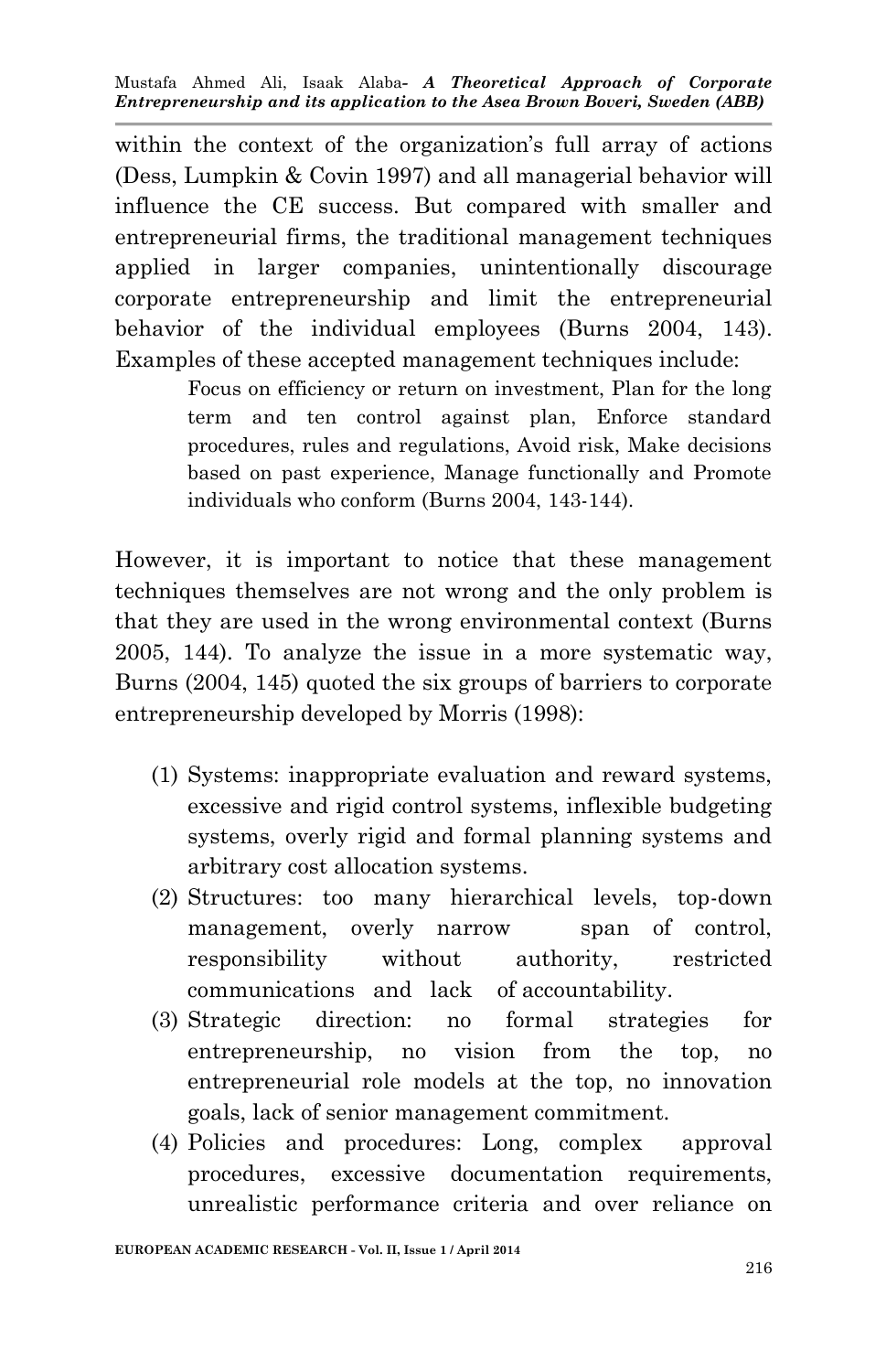established rules of thumb.

- (5) People: fear of failure, resistance to change, parochial bias, complacency, protection of own sphere of activity, short-term orientation, inappropriate skills and talents. People can be the greatest barriers of all. Changing people- their attitudes and the way they do things- is the biggest challenge facing management.
- (6) Culture: Ill-defined values, lack of consensus over priorities, lack of congruence, value that conflict with those of an entrepreneurial culture. Culture is the cement that binds the entrepreneurial organization together. The strong it is, the stronger the entrepreneurial architecture.

Based on all above, we believe that whether entrepreneurship can be successfully implemented in a large organization mainly relies on the skills adopted to manage the entrepreneurial process. The tasks of the management are to guide, encourage and protect entrepreneurial activities so as to benefit the organization.

## **3.3 The Network Approach**

It seems reasonable to argue that processes of innovation, knowledge creation and the creation of entrepreneurial behavior within a company fit well to the network view of a corporation.

In general, the development of relationships lies in the center of the entrepreneurial approach to conducting business. This comprises relationships with customers, as well as with staff, suppliers and stakeholders. By building up a network of relationships, based on informal bonds rather then formal ones, the firm can conduct change more easily (Burns 2004, 43). This in particular applies to a large multinational corporation.

Goshal and Bartlett (1990) point out that a multinational corporation can be characterized as an "interorganizational grouping rather than as a unitary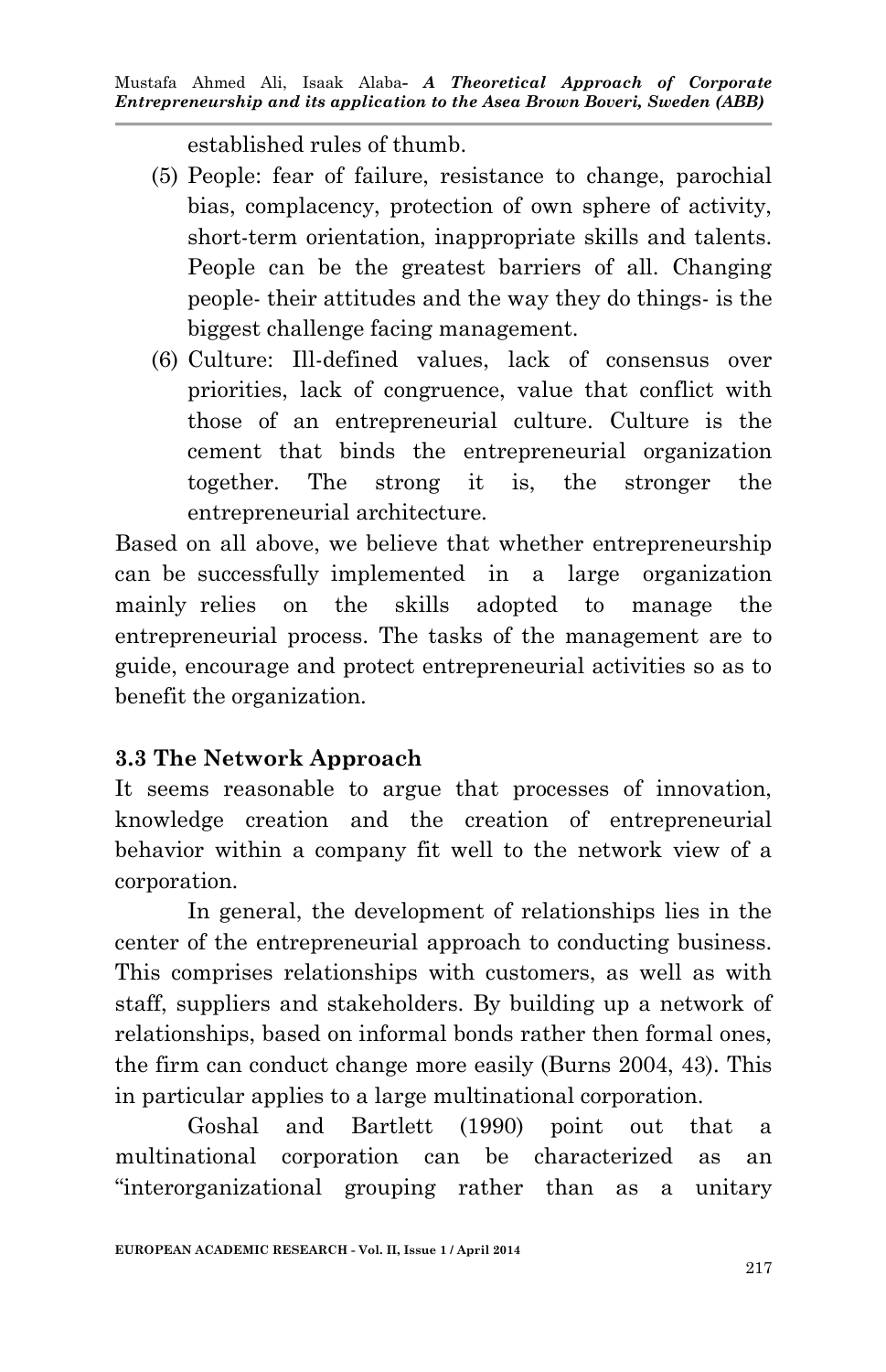organization" (Goshal & Bartlett 1990, 604). Every item in such a network is on the one hand connected with the rest of the corporation, but just as well with an external network. Furthermore, it is stated that the characteristics of the external network have direct or indirect effects on different attributes of the multinational corporation. Attributes can e.g. be the dispersion of organizational resources or the nature of interunit exchange relations (Goshal&Bartlett 1990, 604 et seqq.)

 In order to foster an entrepreneurial culture within an organization, this view has to be taken into consideration. If a single member of an organization, or a small group of members attempts to show entrepreneurial initiative, this hardly can be conducted without the intensive usage of existing network linkages.

By definition, there is a certain level of risk involved when showing intrapreneurial behavior. It is of interest for the organization as well as the individual member of the organization to reduce this risk as far as possible. This way, the probability of succeeding with the intrapreneurial initiative in question can be raised. In turn, this raises the probability of generating a higher rate of return for the organization, e.g. a company.

Burt (2000) explicitly states that it is the structure of a player's - i.e. an individual that shows entrepreneurial or intrapreneurial behavior – network that determines the rate of return concerning his activities. This does not imply that the network structure directly determines the behavior or the attitude of the player. However, behavior and attitude cannot be regarded in an isolated way. They are embedded in a social structure and this social structure can be regarded as capital – i.e. the base for return on investment. (Burt 2000, 281 et seqq.).

Of course, for using the network for entrepreneurial or intrapreneurial behavior, certain characteristics of the individual have to be given. These psychological characteristics then materialize into a certain kind of behavior, e.g. taking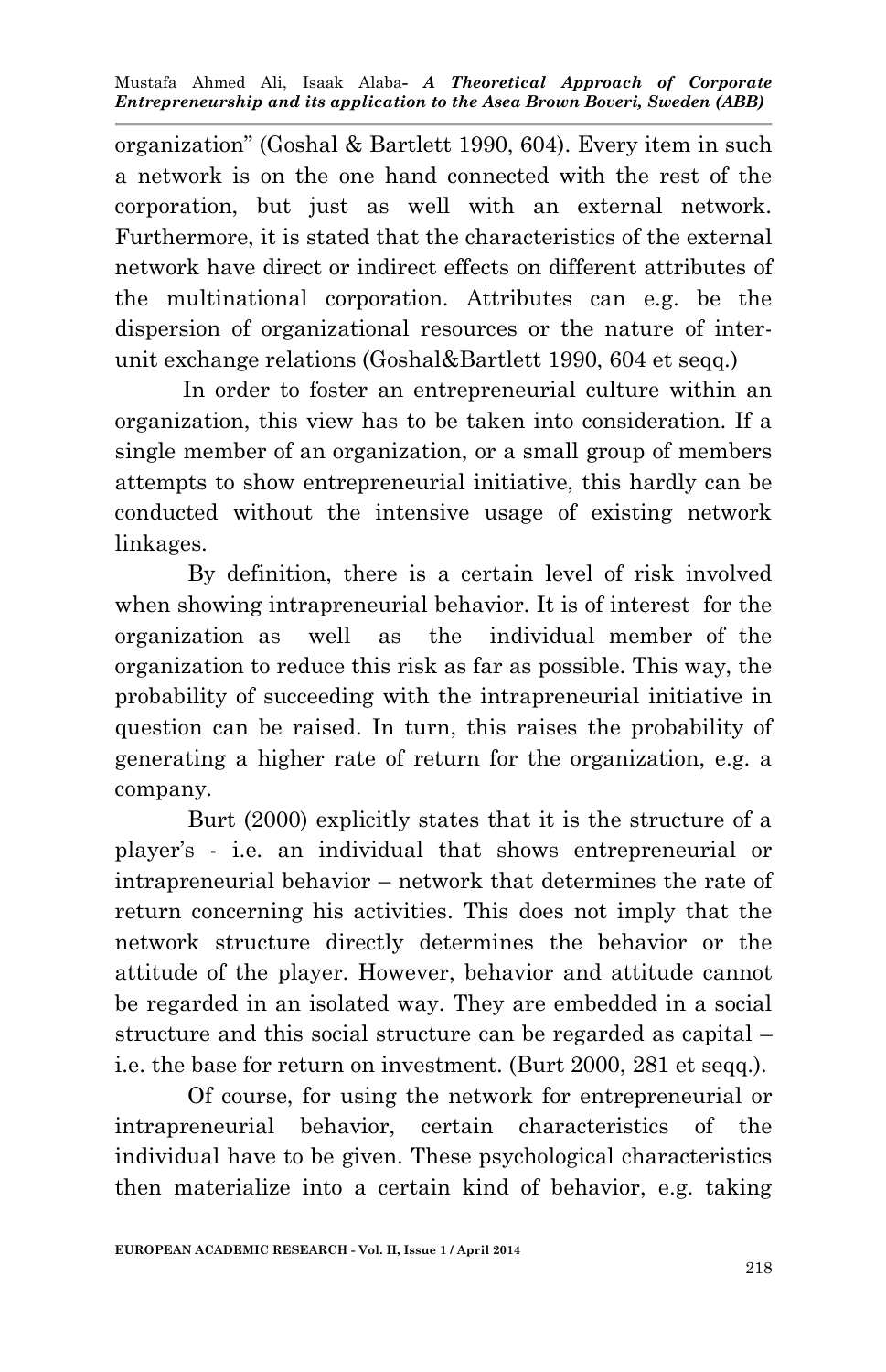business opportunities (Burt 2000, 301). A brief insight in the entrepreneurs' characteristics from a classical theorists point of view has been given in chapter 3.1.

## **3.4 Strategical Aspects**

When analyzing the theoretical background of the creation of successful corporate entrepreneurship, the real business life implications are not always clear. Therefore, it appears helpful trying to figure out major strategical implications concerning the relevant questions.

It appears helpful to take general growth strategies for companies into consideration.

Porter (1986) recommends making a strategic choice among differentiation, i.e. the creation of a unique product or service or cost leadership, i.e. obtaining cost and price leadership among homogenous products (Porter 1986, 47 et seqq.).

Prahalad and Hamel (1990) in turn refer to a sustained competitive advantage that enables firm growth. As a precondition for this growth and based on a resource view of the firm, firm resources have to be heterogeneous and immobile. Furthermore, the relevant resources have to show the characteristics of rareness, imperfect imitability and nonsubstitutability. (Prahalad &Hamel 1990, 112 et seq.)

Apart from these general growth strategies, there are factors identifiable that to a high extend foster the development of particularly heavily growing companies. These factors in turn can be regarded as a base for the design of strategic directions. Namely these factors are

1. The competition on quality, rather than on price. This factor mainly seems analog to Porters product differentiation.

2. The domination of a market niche.

3. The competition in areas of strength.

4. Obtaining tight control on financial and operating controls.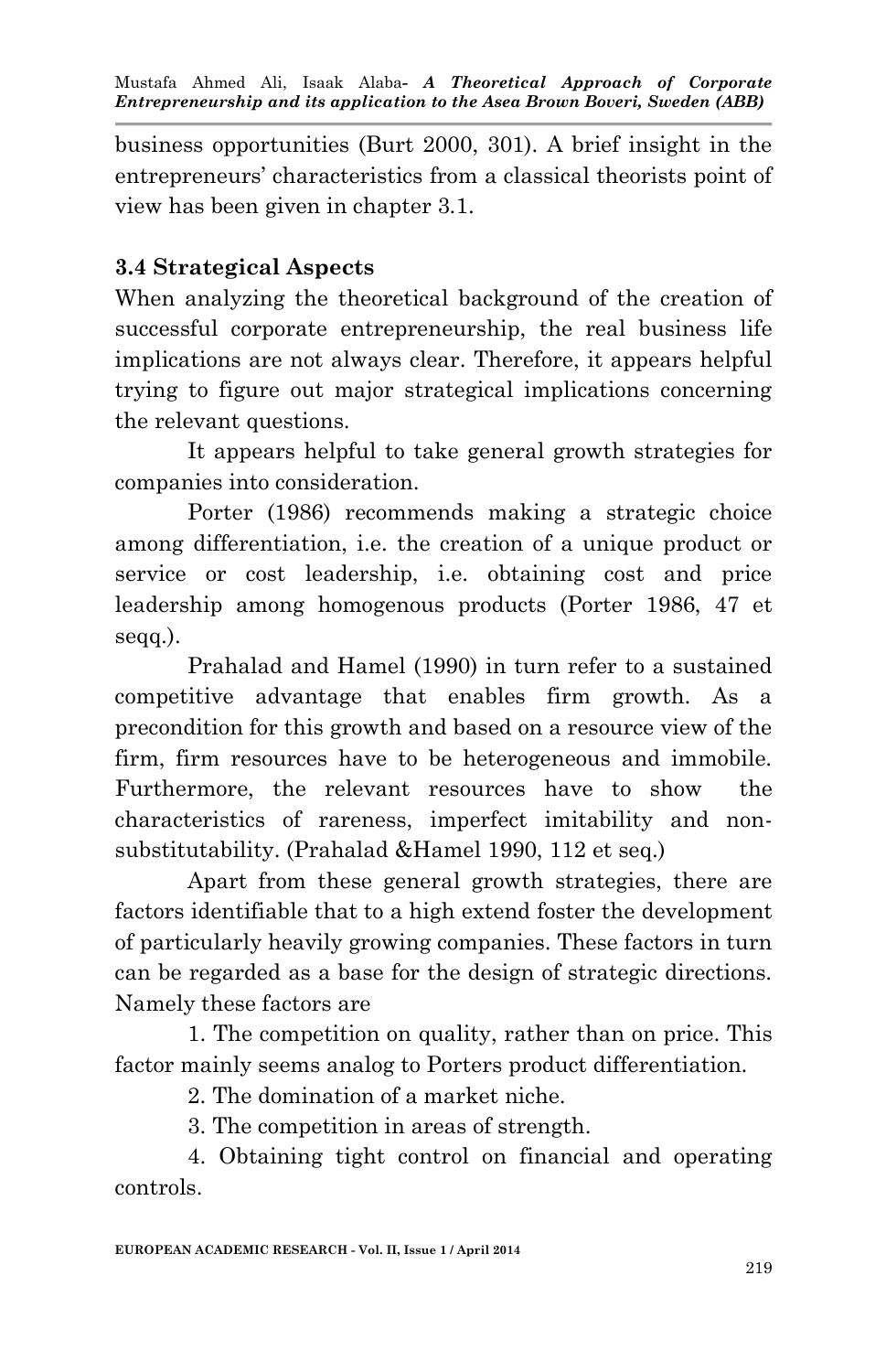5. Ensure a high frequency of product or service innovations (Burns 2004, 188).

Therefore, considering these factors in designing overall growth strategies seems highly recommended.

However, implementing an entrepreneurial orientation by following certain strategic directions cannot simply be decided and turned into practice by the management. Instead, time and continuous effort is required for building up an entrepreneurial orientation. As pointed out earlier, a larger organization poses a number of obstacles to entrepreneurial orientation respectively behavior. It is up to the management to implement an entrepreneurial spirit in the organizations' mission, goals, structures, processes, values as well as strategies.

The importance of entrepreneurial orientation is mainly determined by environmental factors i.e. environmental change and complexity. Therefore – as Morris (1998) points out – strategic approaches can be characterized in the way of reacting to such environmental changes. Two approaches are possible.

First, the adaptive approach stated that the management anticipates environmental change and then tries to adjust the organization to it. Thereby, potentially negative effects of change on the organization shall be prevented. As can be seen this approach obtains a passive and reactive character. Second, the entrepreneurial approach in contrast obtains an active character. In this approach, managers actively try to change the environment and act as agents of change. Companies managed in this way, should be able to influence the rules and competitive circumstances by themselves.

This in turn implies, that a company's need to follow an entrepreneurial approach in general, which is reflected by its strategic approach, is to a large extend determined by the characteristics of its business environment. (Morris 1998, 93 et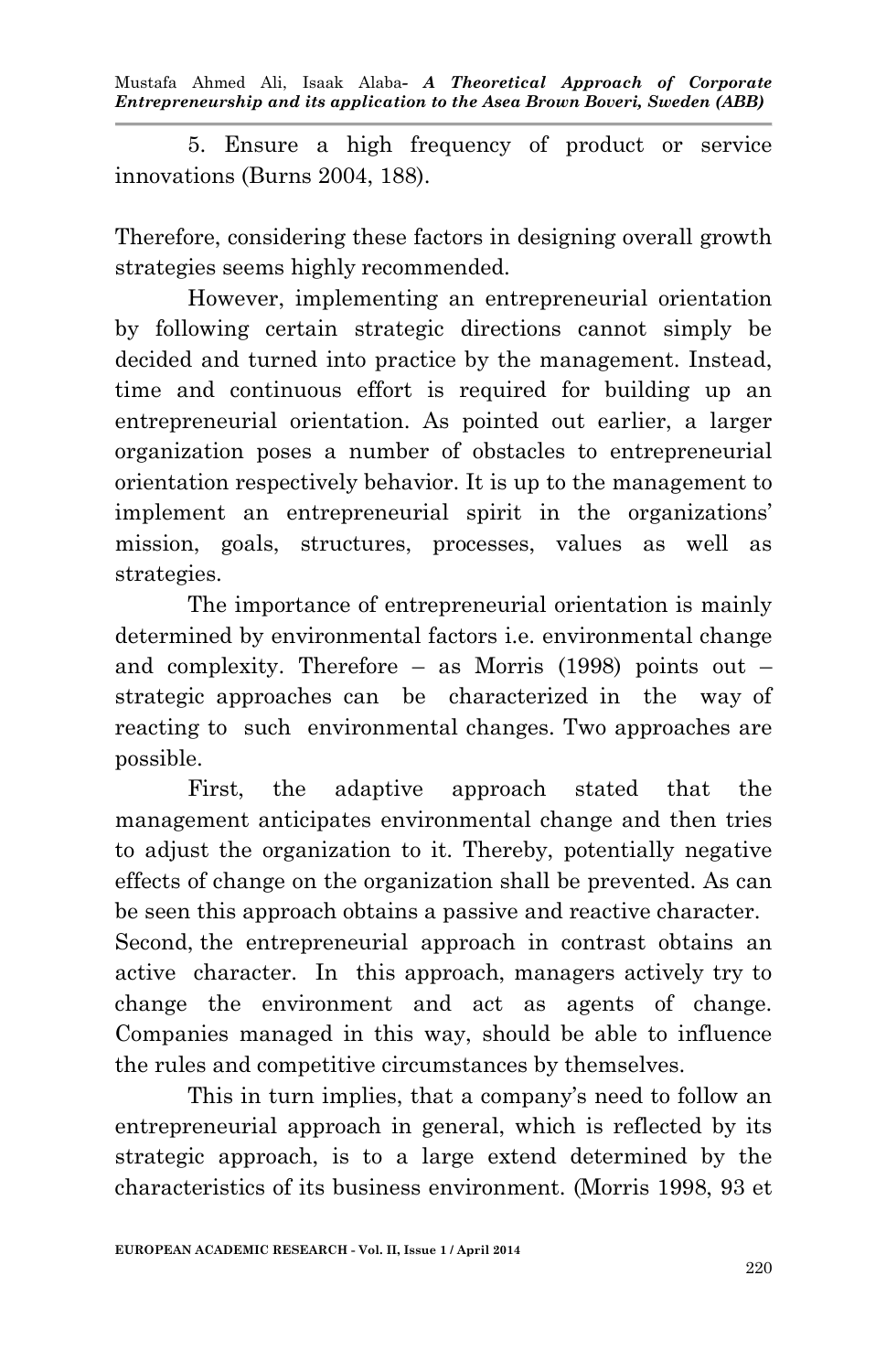seq.)

As an outcome of the discussed strategical aspects, it can be stated that in the analysis of the entrepreneurial character of a larger organization, as conducted in this work, two points seem most relevant. The first is the crucial role of the management's approach to implement and obtain an entrepreneurial respectively intrapreneurial orientation of the organization. The second aspect is that the entrepreneurial character of an organization cannot be regarded isolated. Instead, the need for building up such character is very tightly linked to the companies' environment.

## **4 The Case of ABB**

## **4.1 Company Description**

ABB is an internationally known corporation, which has a history dating back to 1987. This very year was the time when ASEA AB of Västerås, Sweden and BBC Brown Boveri Ltd of Baden, Switzerland merged their operations giving birth to today's ABB Asea Brown Boveri Ltd. It is headquartered in Zurich, Switzerland, however, initially, each parent company was to hold 50 percent of the new company. Subsequently, the boards of directors of ABB Asea Brown Boveri Ltd, ABB AG of Switzerland and ABB AB of Sweden collectively made a decision to realize the plan of creating a unified, single-class ABB share marking the final step in completely integrating the corporation (ABB 2013a).

At present, ABB is a global leader in power and automation technologies enabling utility and industry customers to improve their performance and, at the same time, lowering environmental impact. On the one hand, the Power Technologies division serves electric, gas and water utilities, as well as industrial and commercial customers, and channel partners with a broad range of products, systems and services for power transmission, distribution and power plant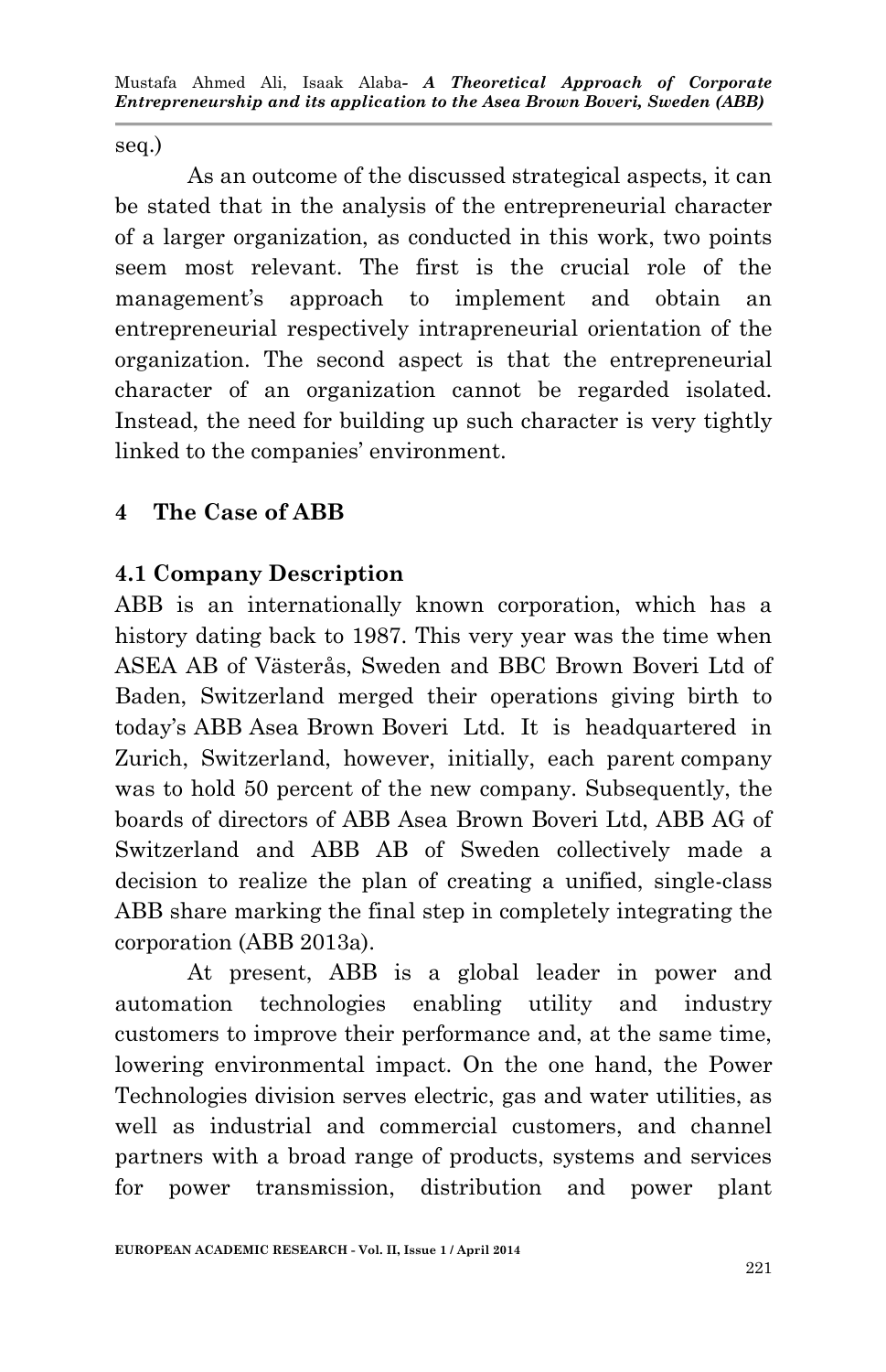automation. One the other hand, the Automation Technologies division blends a comprehensive portfolio of standard and customer-tailored products, solutions and services for increased productivity and energy efficiency among industrial, utility and building industry customers (ABB 2013d). The ABB Group of companies operates in approximately

100 countries and employs around 103,000 people (ABB 2013b). The company's businesses are divided into 5 main divisions; Power products, Power systems, Automation Products, Process Automation, and Robotics (ABB 2013b).

**Business areas and revenues** 2004



- 1 Transformers 26%
- 2 Power Systems 22%
- 3 Medium-Voltage Products 19%
- 4 High-Voltage Products 17%
- 5 Utility Automation 16%

#### *Power Technologies Automation Technologies*

**Business areas and revenues** 2004



1 Automation Products 47%

2 Process Automation 40%

3 Manufactoring Automation 13%



The dominant factor positioning ABB as a significant actor in the industry is none other than technology. This is served and propelled by the fact that the corporation has nine research centers, 6,000 scientists and 50 university collaborations across the world- all working to develop unique technologies that make its customers more competitive, while minimizing environmental impact (ABB 2013c). In order to pursue research and development, the company's R&D engineers and scientists have contributed their effort to develop breakthrough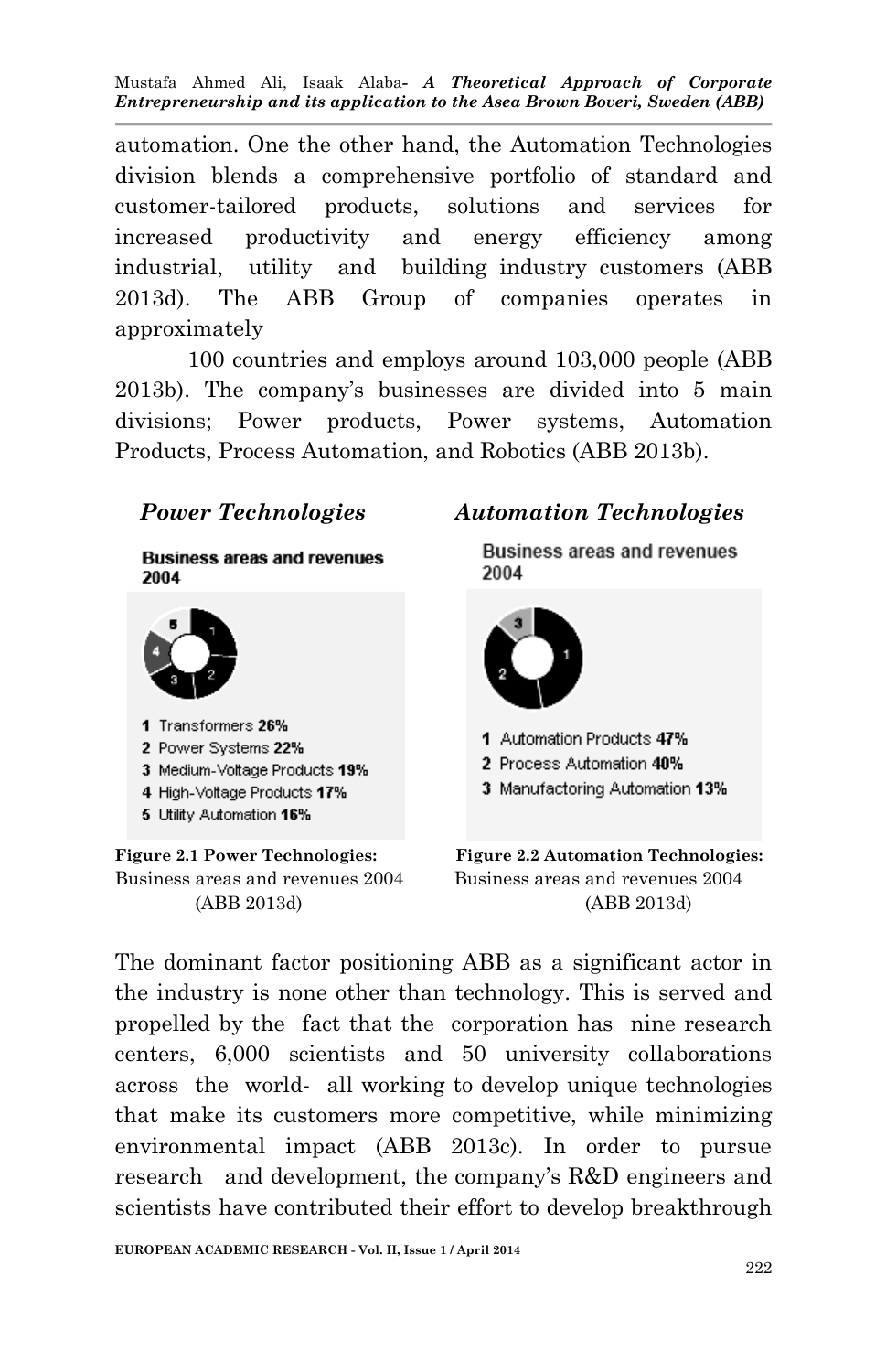technologies stimulating the dynamism of the way the world works and the way industries do business on the global scale. To serve this purpose, the company has established two Group R&D laboratories, that is, Automation and Power Technologies. Each laboratory links and integrates its global R&D operations in these areas with universities and other external partners in a fully networked online environment (ABB 2013c) and this very factor can be considered as the drive which propels ABB technology advancement which we can witness today.

Currently ABB has 9 corporate research centers located in Switzerland, Sweden, Finland, Germany, Poland, Norway, U.S, India and China, all of which establish collaborations with leading universities across the world and within nations such as MIT and Mälardalens University (Västerås). Each of these centers has specific responsibilities and focuses of research areas to serve ABB businesses and different divisions as follows;

> **Switzerland:** creation of power and automation technologies. **Sweden:** development of technologies for future products and

services for ABB's core businesses.

**Finland:** manufacturing and engineering and Industrial IT applications for discrete manufacturing industries.

**Germany:** supports of ABB operations in product and system development as well as in services and consultation with basic research, new technologies and innovative solutions.

Poland: academic supports derived from universities, research institutes and other scientific organizations in Krakow.

**Norway:** industrial software and automation technologies.

**U.S.:** base for power technologies and center for automation.

**India:** software-intensive products and systems

**China:** power systems, manufacturing technologies and robotics as part of the Power Technologies global lab; and, R&D projects in the automation area (ABB 2013c).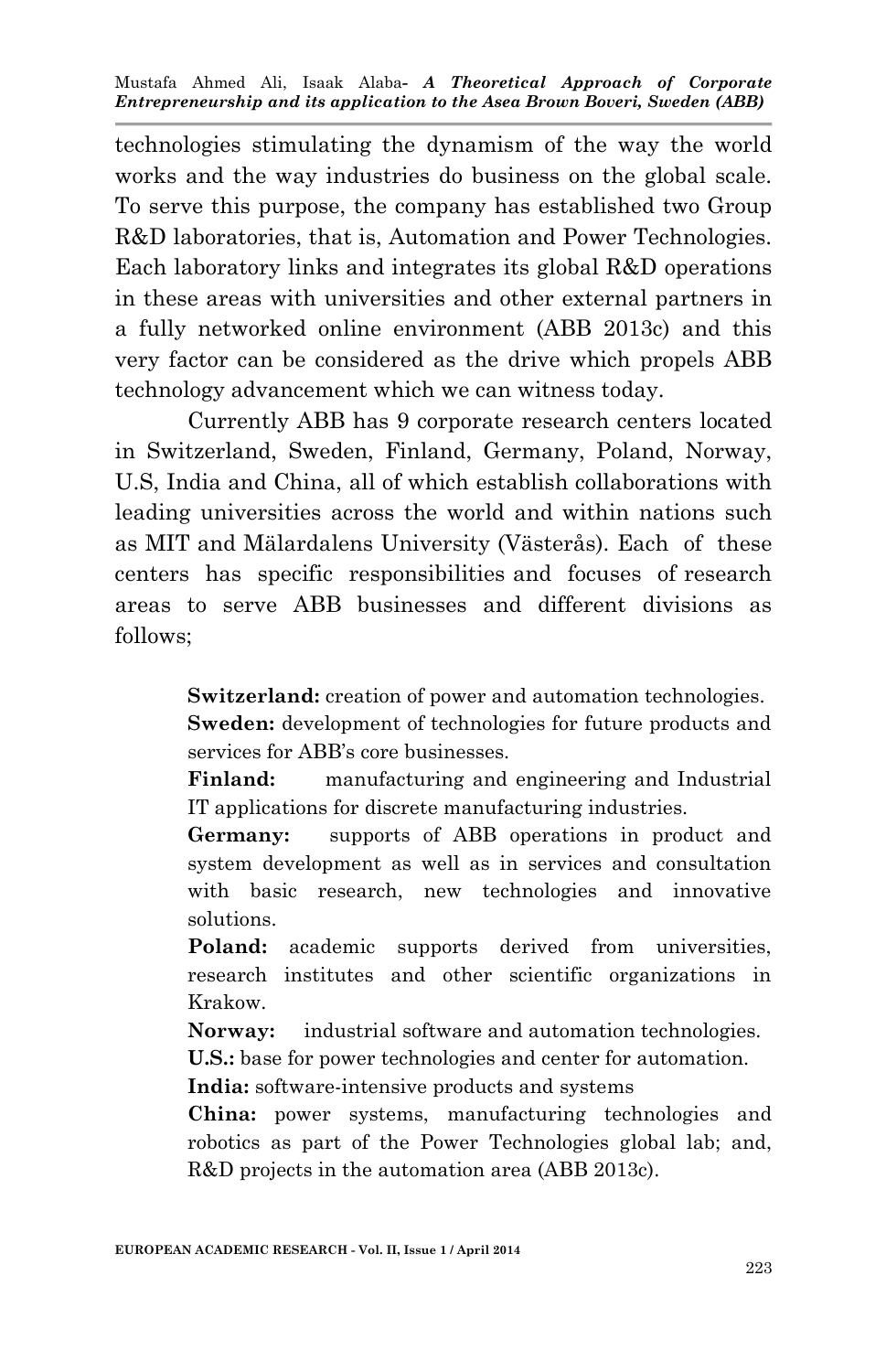In 2011, the ABB Group went ahead with a streamlining of its business operations as ways towards operational excellence, cost competitiveness and to be more flexible and responsive to customers. The streamlining was pushed forward by organizational changes within the division of Power Technologies, put into effect in the following year of 2012. In addition, the Automation Technologies division was also streamlined by similar measures and took effect at the beginning of 2011. This resulted in the merge of the Power Technologies division's five business areas into two, Power Technology Products and Power Technology Systems while the Automation Technologies division then concentrated its operations in three rather than six business areas: automation products, process automation, and manufacturing automation (ABB 2013d).

#### **Revenues by Region 2011**



# Revenues by region

#### **Figure 2.3 Revenues by Region 2011 (ABB 2013d)**

Looking around us, one may not realize that technologies developed by ABB do play a role in his or her daily life to a significant extent. ABB is commonly associated with power technologies that improve power transmission and distribution, and automation technologies that enhance industrial productivity. Yet, when we look more profoundly, for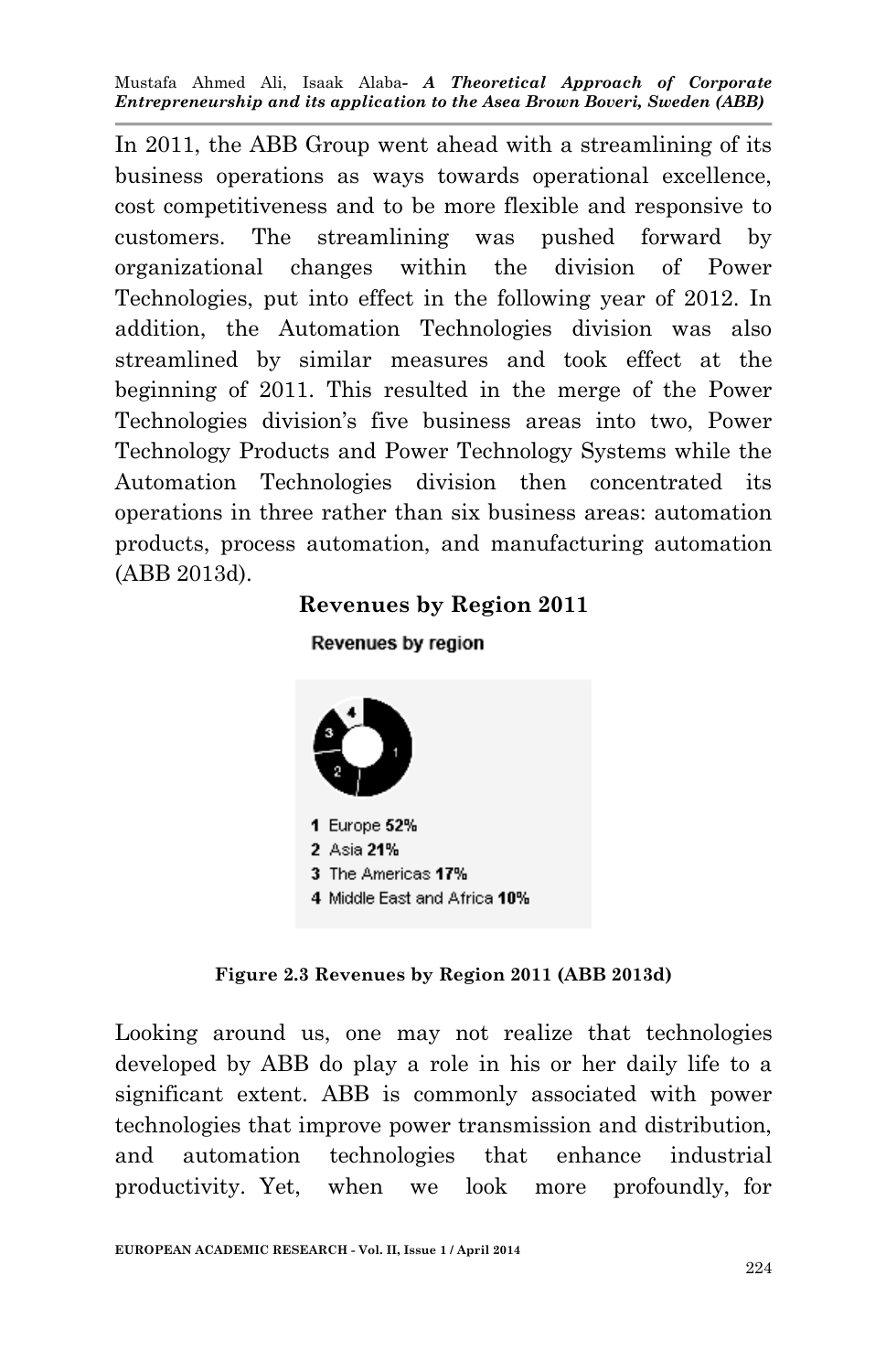example, considering a car, we will see that it is highly possible that ABB robots helped to assemble the car one drives, in operations ranging from precision material handling, spot welding and production of assemble units to the application of quality environmentally-friendly paint finishes. Another good example would be the newspaper, according to the corporate studies; it is shown that 85 percent of pulp and paper mills in the world have ABB products installed and running, may it be a transmitter, a transformer or a complete automation system, but a part of the process depends on ABB (ABB 2013c). These two examples are just to name ones of a range of products offered by ABB.

## **4.2 Entrepreneurial Character of ABB**

In the following, it is intended to clarify whether ABB creates Corporate Entrepreneurship within its organizational borders. When regarding the size of the company with more then 100 000 employees and operations in more than 100 countries, it seems obvious that this question cannot be answered comprehensively. What can be accomplished in the framework of this paper is to deliver single hints that may indicate the existence of corporate entrepreneurial culture and structures. However, the drawn conclusion very well might not be reasonable for the entire corporation.

All company information where no explicit source is given is based on a conducted interview. The interview partner is employed as a sales manager for power substations. His academic background is engineering studies and 40 years of work experience.

## **4.2.1 The Role of the Management**

As it has been pointed out in the literature review, the management obtains a critical role in regards to the creation of an environment that fosters entrepreneurial respectively intrapreneurial behavior of the company's employees.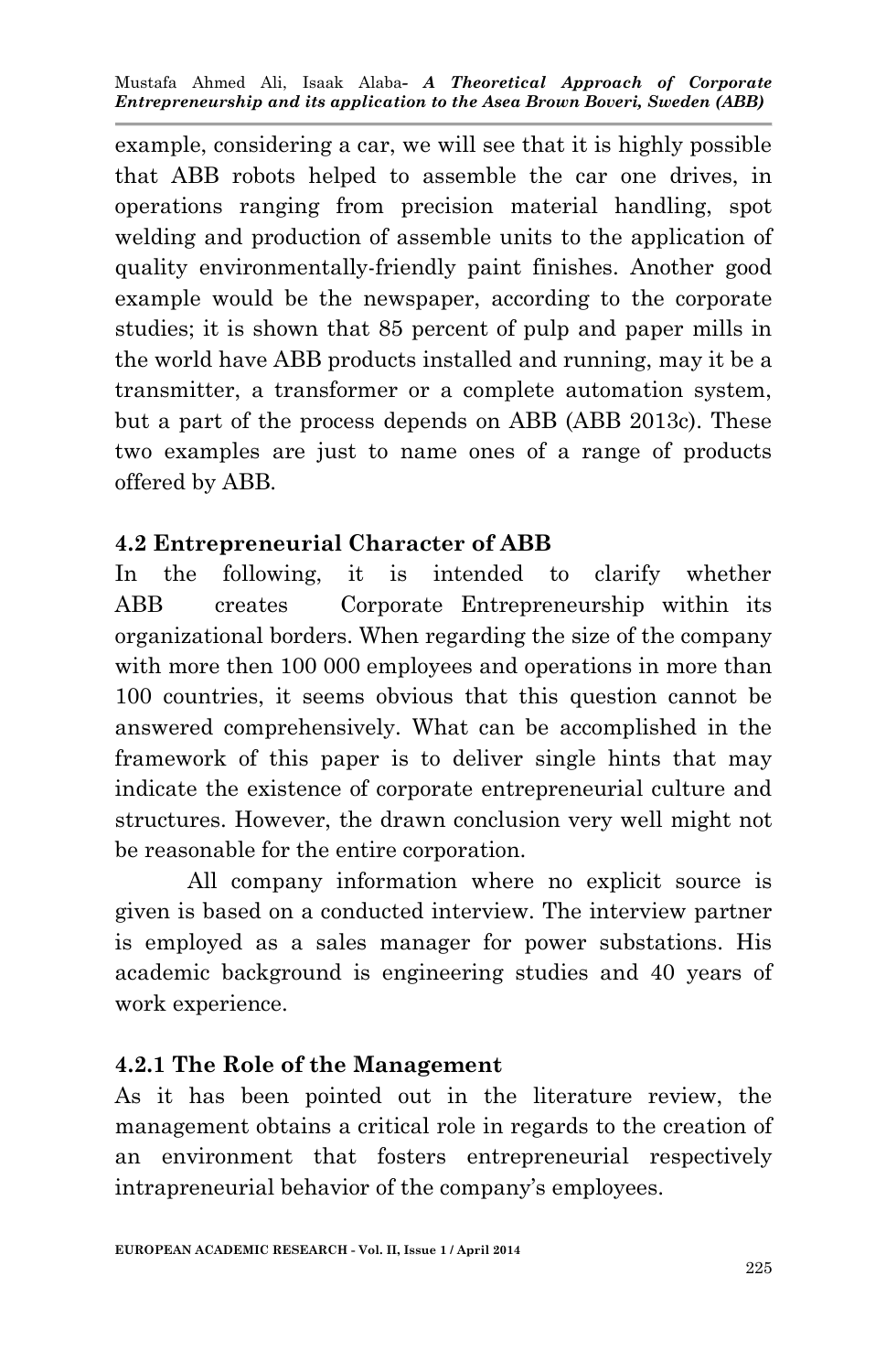There are indicators for the belief that the management of ABB is trying to encourage that kind of behavior within the organization.

As stressed in the interview, the ABB management shows a generally supportive behavior towards innovative ideas of individual organization members. In practical business life, this means that ideas for e.g. innovative technology improvements can be brought forward to the superior management. If the idea seems to bear the potential to develop into a marketable product or service, the management will concentrate human and other resources in order to found a development group.

However, the frequency in which such processes take place is rather rare. This rareness might be an explanation for the fact that routines, i.e. standardized processes, to handle a strong innovative initiative by a single employee do not exist. The handling of such initiative rather is a unique process, varying from case to case.

Rewarding systems deliver a further measure to encourage innovative ideas. Further details on the structure of these systems unfortunately could not been gathered.

This behavior in business reality correspondents to the general statement ABB obtains towards innovation and knowledge. Innovation is seen as the "DNA of Business" (ABB 2012a, 3). Without constant innovation in all fields of business, the company's future is not ensured. Other sources contribute to the picture of ABB, that the company is very well aware of the role knowledge plays for a company with mainly high tech products such as ABB. E.g. ABB Switzerland performs "exit interviews" when an employee retires. This way, the knowledge the employee gained during work is supposed to be kept within the company (Hoegl & Schulze 2005, 268).

When talking about the role of innovation and the knowledge about innovation, the link to the entrepreneurial culture has to be clarified. Based on different theoretical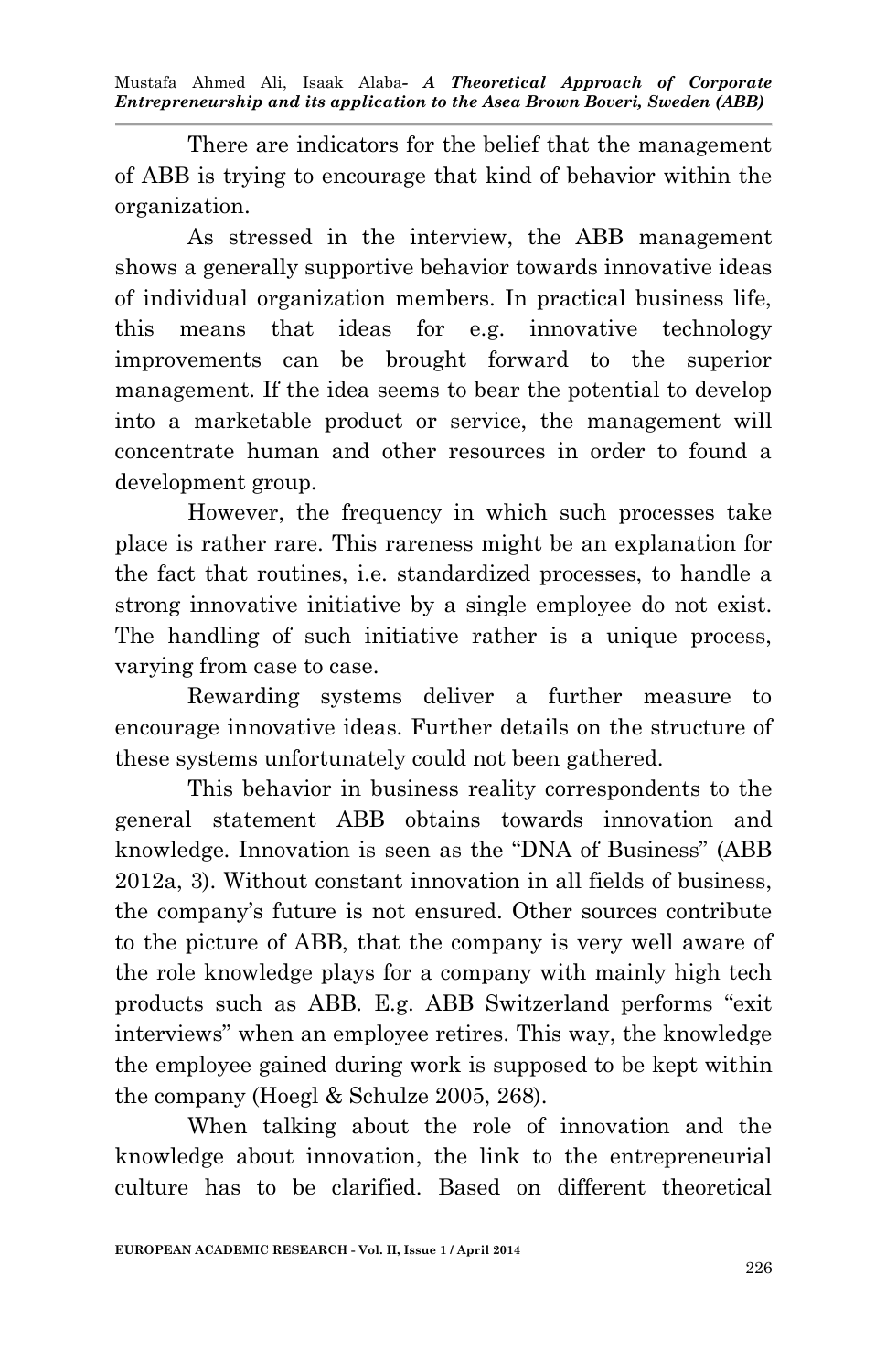attempts, innovation plays a crucial role in showing entrepreneurial characteristics. Therefore, it can be hypothesized that by supporting innovative behavior within ABB, the management lays the groundwork for an entrepreneurial culture.

#### **4.2.2 The Network Factor**

In Chapter 3.3 the central role of network connections for entrepreneurial processes has been pointed out. Therefore, a closer analysis of ABB's attempt towards the fostering of various kinds of internal and external network connections seems to be relevant.

In the internal proceeding of information, personal network relations play an important role in ABB. This can be regarded as part of the overall corporate culture at ABB. Of course, hierarchical structures do exist as in any other corporation of similar size. However, ABB's corporate culture follows a more informal rather than a strictly formal approach. This informal approach clearly stimulates the building of network relationships. Generally speaking, the network approach can deliver a theoretical base for analyzing the process of picking up information about customer needs, competitors etc.

Based on the opinion of the interviewed ABB employee, personal relations, or the personal network of a single employee play a not unimportant role in this process. This e.g. can lead to improvement proposals for existing products or services if an employee perceives customer dissatisfaction based on personal experience. However, this personal network aspect is only one factor in the obtaining of customer and competitor information. More formal methods to this do exist.

Furthermore, the network approach points out the importance of continuous development of connections with external network partner. Especially relevant for ABB seems to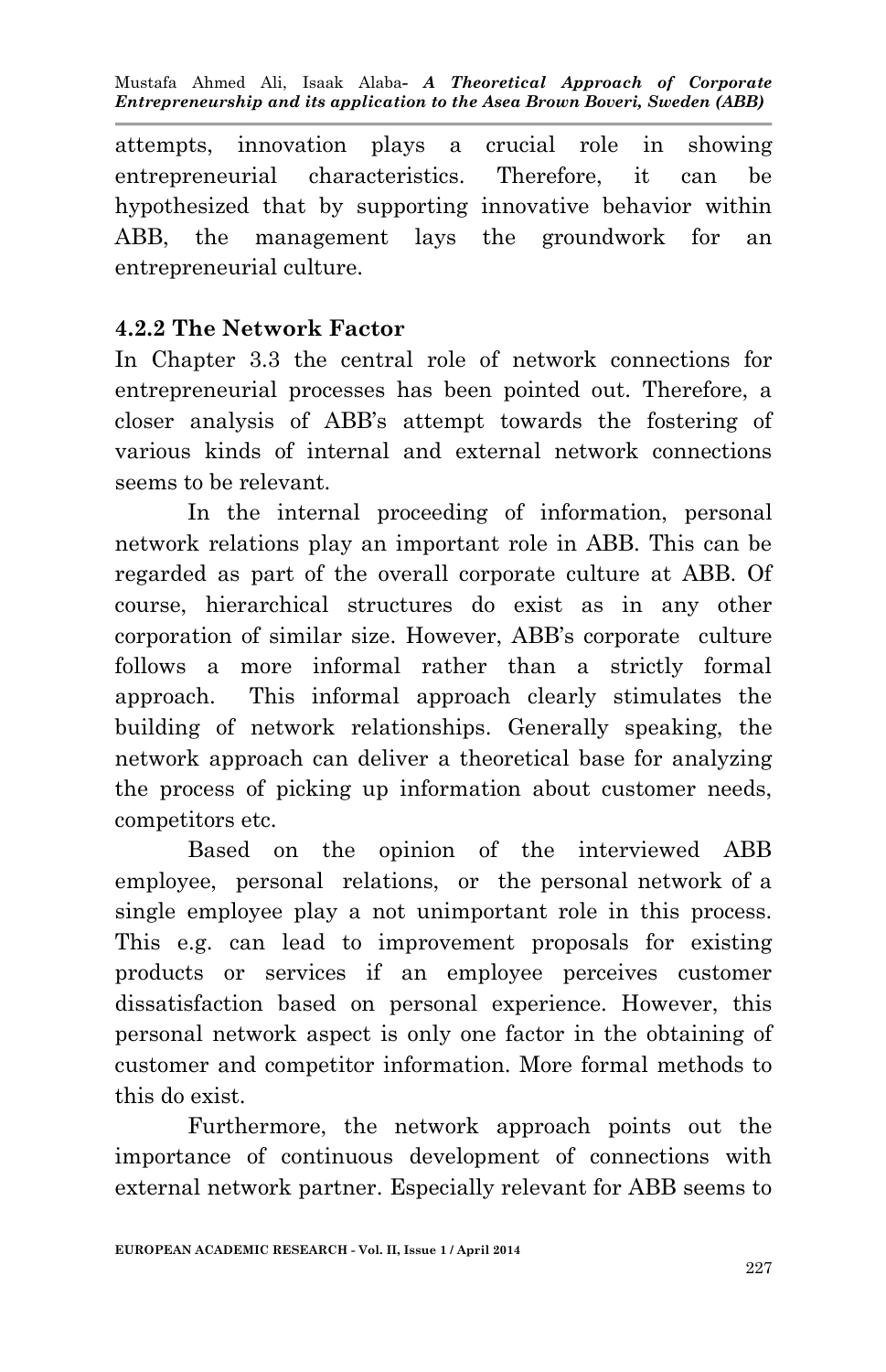be the contact with research institutions - i.e. sources of knowledge - in regards to the development of technology. Therefore, the company built up cooperation with more than 50 universities all over the world. One intention behind these network relationships is the overall internationalization of Research and Development, and thereby conducting R&D closer to the markets. However, the most important strategic intention is to turn research outcomes at universities into marketable products and services. This means creating "value in terms of innovation, which results in new business for ABB" (ABB 2012b, 3). In the end, this means a base for future growth and profitability of ABB. (ABB 2012b, 3)

We believe that the described attempt towards connection with external research institutions generally supports an internal entrepreneurial culture. From this kind of cooperation, impulses for innovations derive. These innovations not necessarily have to lead to internal venturing. However, without them – as pointed out earlier – entrepreneurial attempts in a technology based company like ABB are hardly possible. Altogether, the facilitation of information flows and other outcomes of dense internal as well as external network relationships can be regarded as a positive factor in the creation of a corporate entrepreneurial culture at ABB.

## **5. Conclusion**

This paper tried to combine a theoretical point of view on corporate entrepreneurship with a practical application of this theory base. The theoretical reflections showed that corporate entrepreneurship could not be understood without approaching the overall concept of entrepreneurship. Corporate entrepreneurship itself can be approached from various different angles. It bears organizational, managerial, strategic and many more implications. This illustrates the complex character of the task to create corporate entrepreneurship.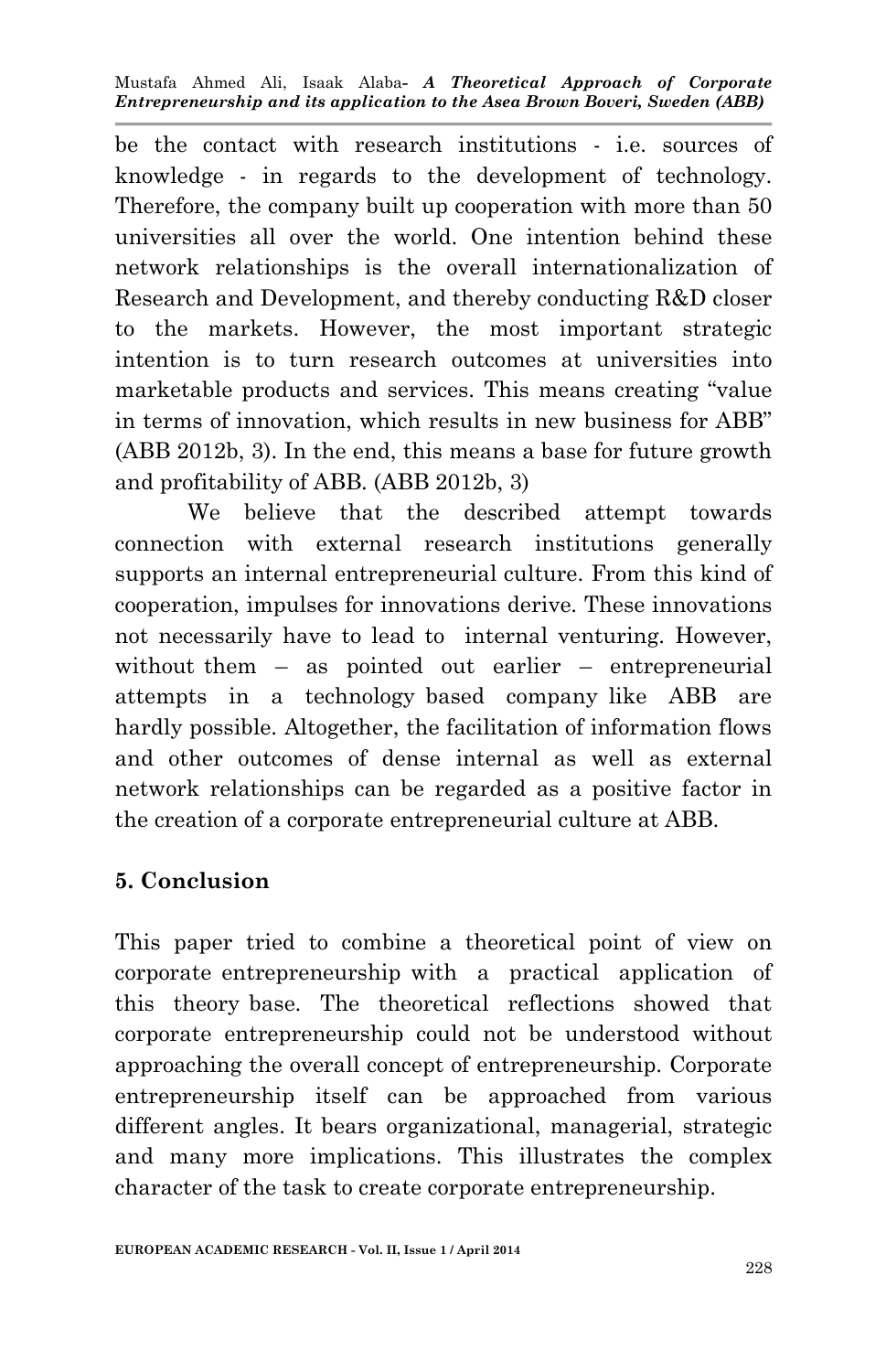This complex character is pointed out by the business case of ABB. After a brief company description, we tried to point out aspects that might show the existence of corporate entrepreneurial culture and structures within ABB. As a conclusion, we in deed identified aspects that support the existence of such culture. This conclusion mainly derives from the strong focus on innovation in ABB. The support of innovation in turn is strongly connected to the existence of corporate entrepreneurship. However, a comprehensive identification of all preconditions that might characterize corporate entrepreneurship cannot be delivered. The complexity and size of the company prevents this.

As a recommendation to the company, we state that the encouragement of innovative ideas towards every single employee is the right approach to lay the groundwork for entrepreneurial respectively intrapreneurial developments. The management should follow up this matter in order to ensure ABB's future competitiveness.

## **BIBLIOGRAPHY:**

| <b>ABB</b> | 2012a.                                                | ABB    | Review | 04/2012. |
|------------|-------------------------------------------------------|--------|--------|----------|
|            | http://library.abb.com/GLOBAL/SCOT/scot271.nsf/Verity |        |        |          |
|            | Display/18CE618D4FF2F64AC12570D100462CED/\$File       |        |        |          |
|            | /Review_4_05_ENG72dpi.pdf                             |        |        |          |
| ABB        | $2012b$ ,                                             | ABB    | Review | 02/2012, |
|            | http://library.abb.com/GLOBAL/SCOT/scot271.nsf/Verity |        |        |          |
|            | Display/3994BA42188529EEC1257013003824F6/\$File/0     |        |        |          |
|            | 203%20Editorial%20ENG-72dpi.pdf.                      |        |        |          |
| ABB        |                                                       | 2013a. |        | History, |
|            | http://www.abb.com/global/abbzh/abbzh251.nsf!OpenDat  |        |        |          |
|            | abase&db=/GLOBAL/ABBZH/abbzh252.nsf&v=76CA&e          |        |        |          |
|            | =us&c=56BA6A7EFA6F571FC1256AED0032124F                |        |        |          |
| ABB        | 2013b,                                                |        | About  | ABB.     |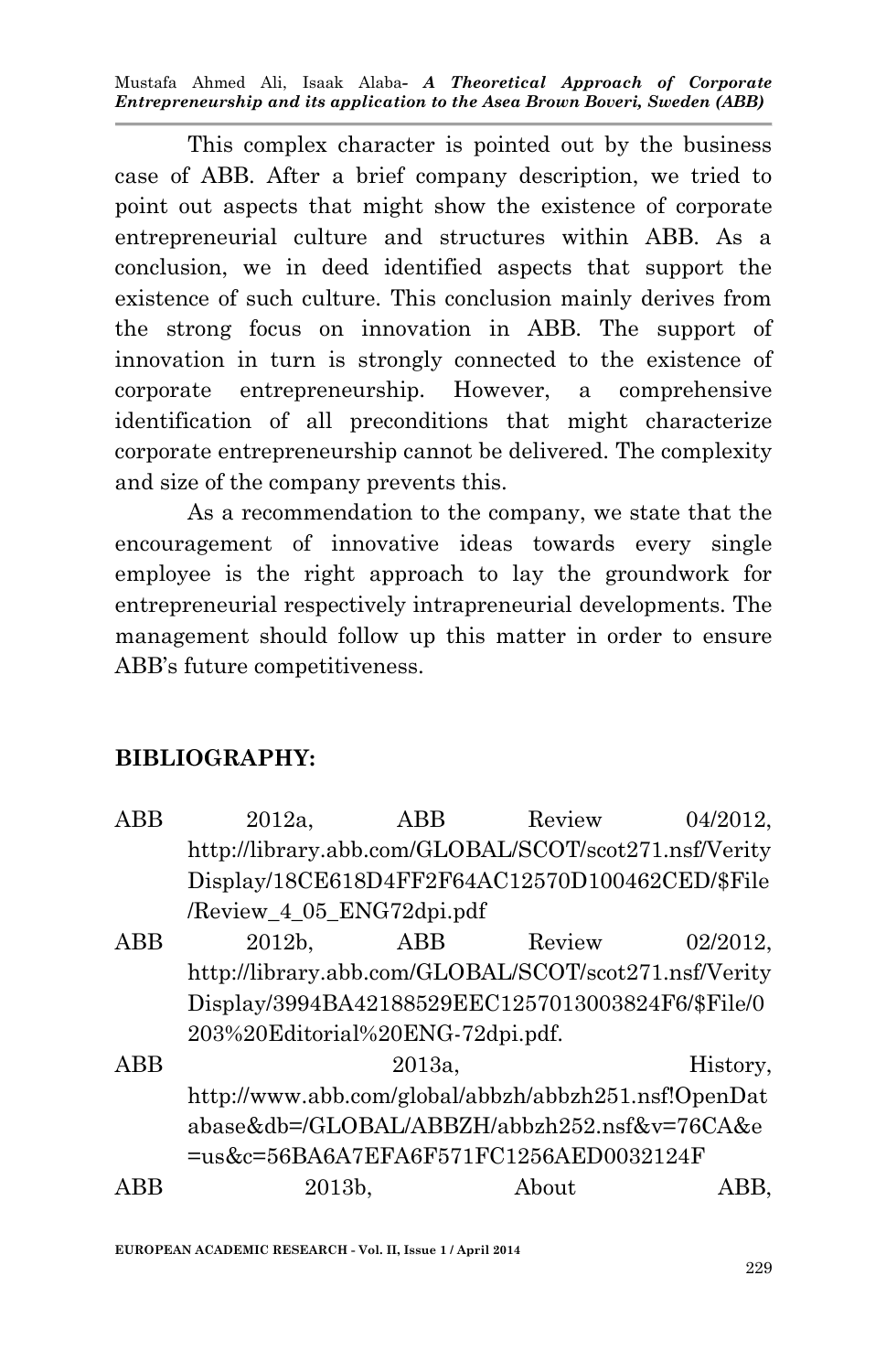> http://www.abb.com/global/abbzh/abbzh251.nsf!OpenDat abase&db=/GLOBAL/ABBZH/abbzh252.nsf&v=76CA&e =us&c=56BA6A7EFA6F571FC1256AED0032124F

ABB 2013c, Technology, http://www.abb.com/

- ABB 2013d, Annual Report 2011, http://www.abb.com/global/abbzh/abbzh251.nsf!OpenDat abase&db=/global/gad/gad02077.nsf&v=950E&e=us&c=9 EB59B6222C9D1B5C1256F9B004C1934&m=28ee
- Birkinshaw, J.M. 2003. "The paradox of corporate entrepreneurship." *Strategy and Business* 30, Spring.
- Burgelman, R.A. 1983. "A process model of internal corporate venturing in the diversified major firm." *Administrative Science Quarterly* 28.
- Burns, P. 2004. *Corporate Entrepreneurship - Building an Entrepreneurial Organization*. New York: Palgrave Macmillan.
- Burt, R. S. 2000. *The Network Entrepreneur, The social science view.* Oxford, 281-305.
- Chesbrough, H.W. 2002. "Making sense of corporate venture capital." *Harvard Business Review*, March.
- Christensen, C.M. 1997. *The innovator's dilemma: when new technologies cause great firms to fail*. Boston: Harvard Business School Press.
- Dess, G.G., Lumpkin, G.T., and Covin, J.G. 1997. "Entrepreneurial strategy making and firm performance - Tests of contingency and configurational models." *Strategic Management Journal* 18: 677–695.
- Drucker, P.F. 1985. *Innovation and entrepreneurship: Practice and Principles*. London: Heinemann. Economic News, The Small Business Advocate, February 1997, Washington, DC, Office of Advocacy, SEA.
- Fisher, C. 2004. *Research and writing a dissertation for business students*. UK: Prentice Hall.
- Foster, R.N. & Kaplan, S. 2001. *Creative destruction: why companies that are built to last underperform the*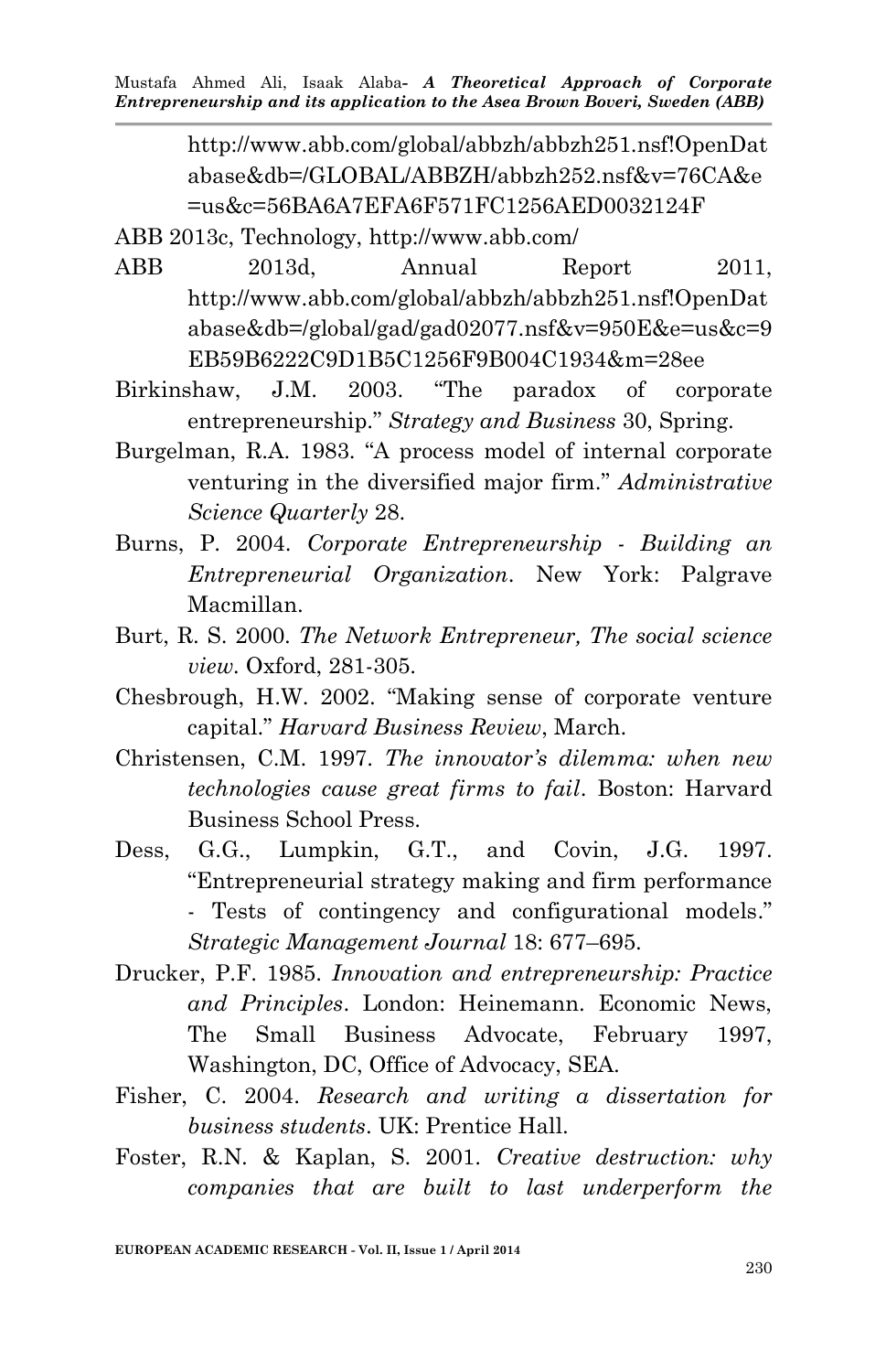> *market- and how to successfully transform them.* New York: Currency Doubleday.

- Galbraith, J. 1982. "Designing the innovating organization", *Organizational Dynamics*, Winter.
- Goshal, S. & Bartlett, C. A. 1990. "The multinational Organization as an Interorganizational Network." *Academy of Management Review* 15(4): 603-625.
- Ghoshal, S. & Bartlett, C.A. 1997. *The individualized corporation: a fundamentally new approach to management.* New York: Harper Business.
- Guth, W.D. & Ginsberg, A. 1990 "Corporate entrepreneurship", *Strategic Management Journal* 11 (Special Issue): 5–15.
- Hamel, G. 1999. "Bring silicon valley inside." *Harvard Business Review*, September.
- Hoegl, M. & Schulze, A. 2005. "How to support knowledge creation in new product development – an investigation of knowledge management methods." *European Management Journal* 23(3): 263-273.
- Kanter, R.M. 1982, "The middle manager as innovator." *Harvard Business Review*, July.
- Magnus, H. & Ulf, J. 2001. "Where Schumpeter was nearly right – the Swedish model and Capitalism, Socialism and Democracy." *Journal of Evolutionary Economics*.
- Mirjam, C.V. 1999. "Some Classic Views on Entrepreneurship." *The Economist* 147(3).
- Morris, M.H. 1998. "Entrepreneurial Intensity: Sustainable Advantages for Individuals." *Organizations and Societies*, Greenwood Publishing.
- Peters, T. & Waterman, R. 1982. *In search of excellence- lessons from America's best-run companies.* New York: Harper Row.
- Pinchot III, G.1985. *Intrapreneuring- why you don't have to leave the company to become an entrepreneur.* New York: Harper Row.
- Porter, M.E. 1986. "Competition in Global Industries A